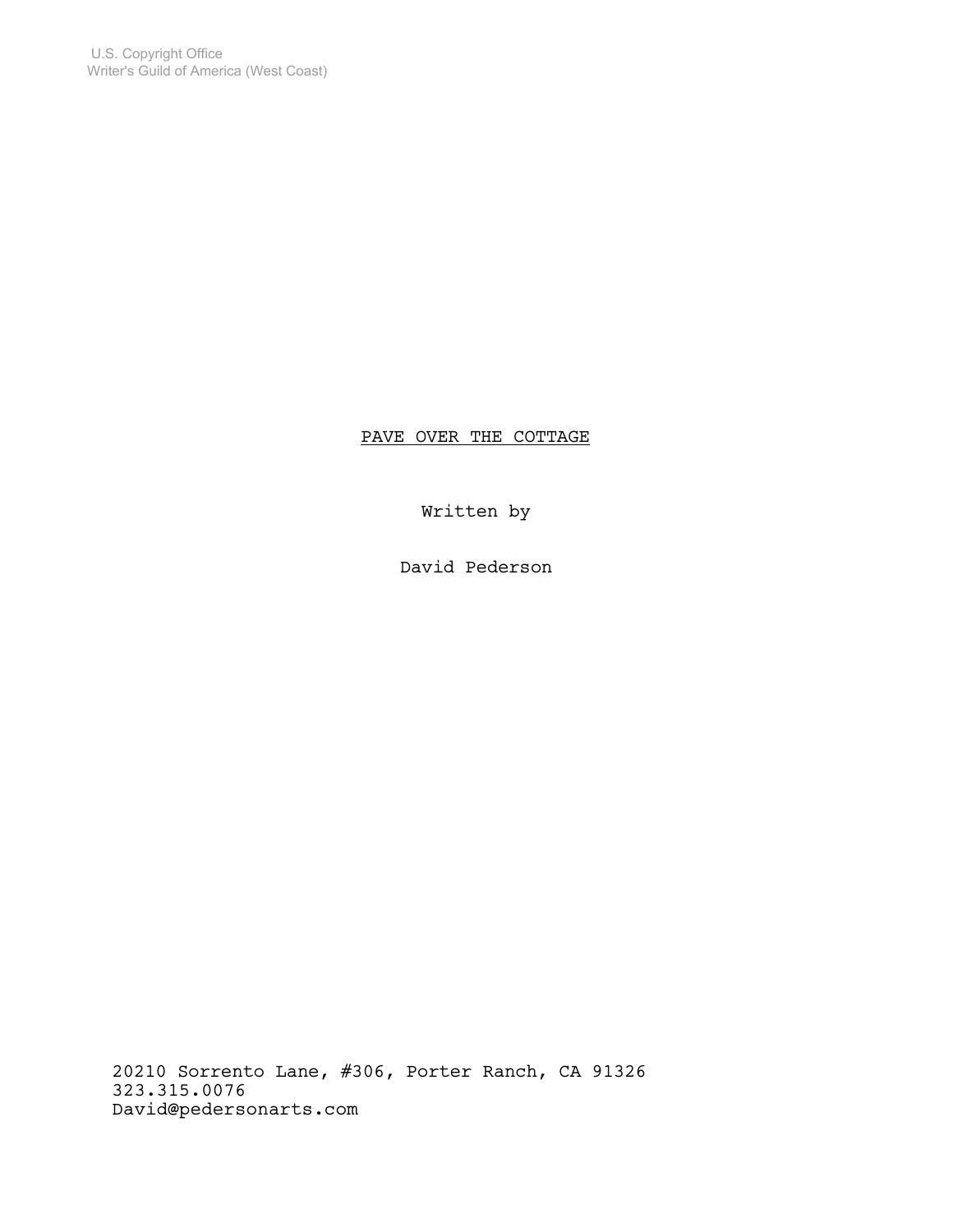### ACT ONE

### 1 EXT. GRACIE'S HOUSE - POOL - EVENING 1

GRACIE GODFREY lounges on a chaise by the pool, listening to Dave Koz playing Lullaby For a Rainy Night.

She mindlessly eats pretzels while she pours a second glass of Fiddlehead Sauvignon Blanc.

She fidgets, stands, walks around the pool, pinches some buds from a Hibiscus, and drops back onto the chaise.

Her fidgeting increases.

She turns down the music, stares at the still pool, and empties the bottle into her glass.

### 2 EXT. GRACIE'S HOUSE - PATIO - MORNING 2

GRACIE and her husband MATT DOBIE, a stylish man in his mid 50's with a full head of black hair, greying at the temples, sit across from each other having breakfast on the patio next to the pool.

> GRACIE I think I am going to set fire to the greenhouse today.

MATT (reading the paper) That's nice GRACIE.

GRACIE MATT, what did I just say?

MATT (MATT lowers the paper and then raises it before he speaks) I'm sorry. What did you say?

GRACIE That's what I thought. You sit in front of me, you text, you read the paper, you eat, but you don't see me.

> (MORE) MATT (talking from behind the paper)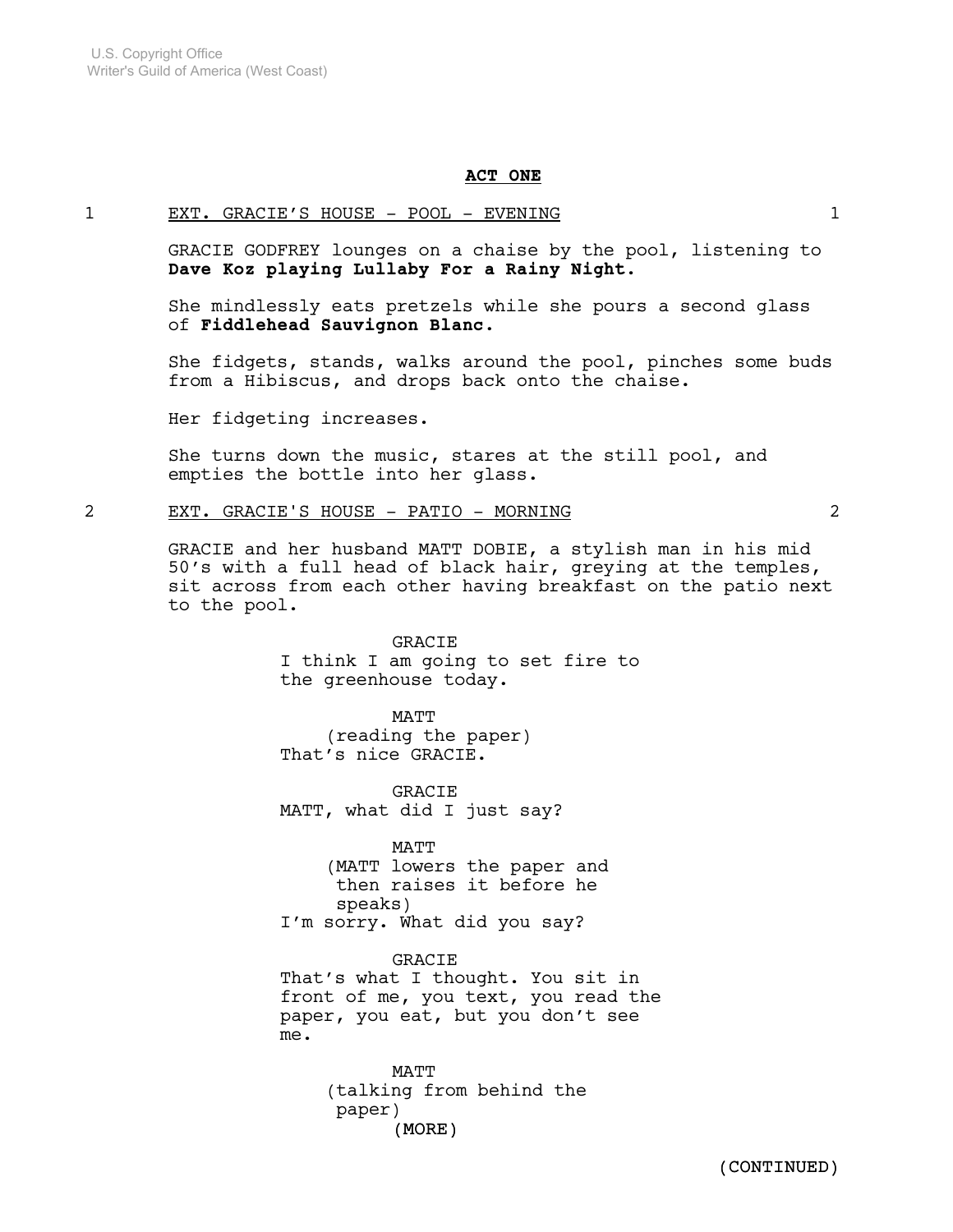MATT (CONT'D) Honestly. Where do you come up with such tripe?

GRACIE I'm serious. You need to pay attention to me.

MATT continues to read the paper, oblivious to GRACIE's conversation.

Gracie picks up her dishes and goes inside the house. We hear the dishes smash.

Matt puts down his paper and exits through the pool gate. We hear his Porsche start and the sound fades as he drives away.

## 3 INT. GRACIE'S HOUSE - GREENHOUSE - LATER THAT MORNING 3

GRACIE gently tends orchids and hibiscus in her greenhouse. Birds of paradise hide the tool racks. She trims with the motions of an expert, stands back after each one, takes a look and smiles.

GRACIE puts away her gloves and shears, goes to the door, turns around, looks at the perfectly organized plants, takes a well manicured orchid stares at it and hurls it against the floor, destroying it.

#### GRACIE

You jerk. You're not ruining my paradise with your ugly presents.

Beat. She recovers her composure, moves the garbage can next to the shattered pot, and steps on the mangled orchid. She turns and leaves.

### 4 INT. GRACIE'S HOUSE - LIVING ROOM - AFTERNOON 4

GRACIE curls up on a very elegant sofa, a glass of wine in one hand and a telephone in the other. She is waving the phone around and has set to speaker.

> GRACIE Mother. I'm trying to tell you! I'm bored as hell and I'm done with it.

> > MOM (O.S.)

(Laughter) GRACIE. You, my dear, are the busiest bored woman I know.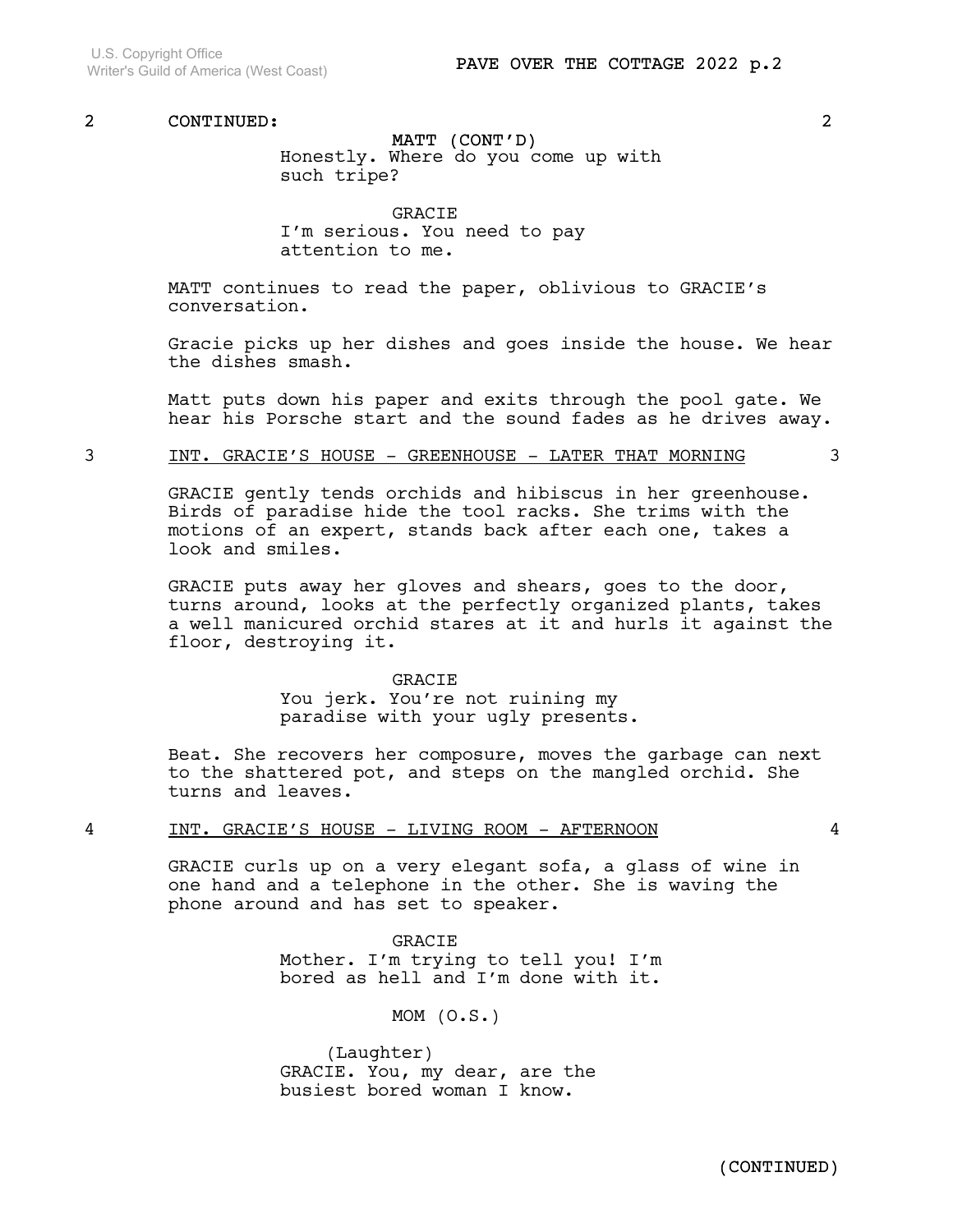### GRACIE

People don't see me. I'm smart. I've earned an MBA for God's sake. I fight for the homeless here. I'm a kick-ass dynamo, and people either gawk at me or stare through me.

#### MOM

Of course you are all those things dear. It's just you haven't had a job.

#### **GRACIE**

I don't want to be the 50 year old lady who lunches. I don't even like Mahler to tell the truth. I'm invisible.

#### MOM

Nonsense. Since when did you ever eat lunch? What about the award tomorrow? You think the United Way didn't see you?

#### GRACIE

That's different. What is the point of selling Paula's fur sweaters to people who don't need them so we can buy polyester sweaters for people who do?

MOM

GRACIE.

GRACIE

I'm serious mother. Nothing makes sense.

MOM Have you been drinking wine again?

### GRACIE

Goodbye mother.

#### MOM

Wait GRACIE. Can you just check something with MATT for me? DelCot sent my royalty check. It was for \$1.20 GRACIE! I don't understand why.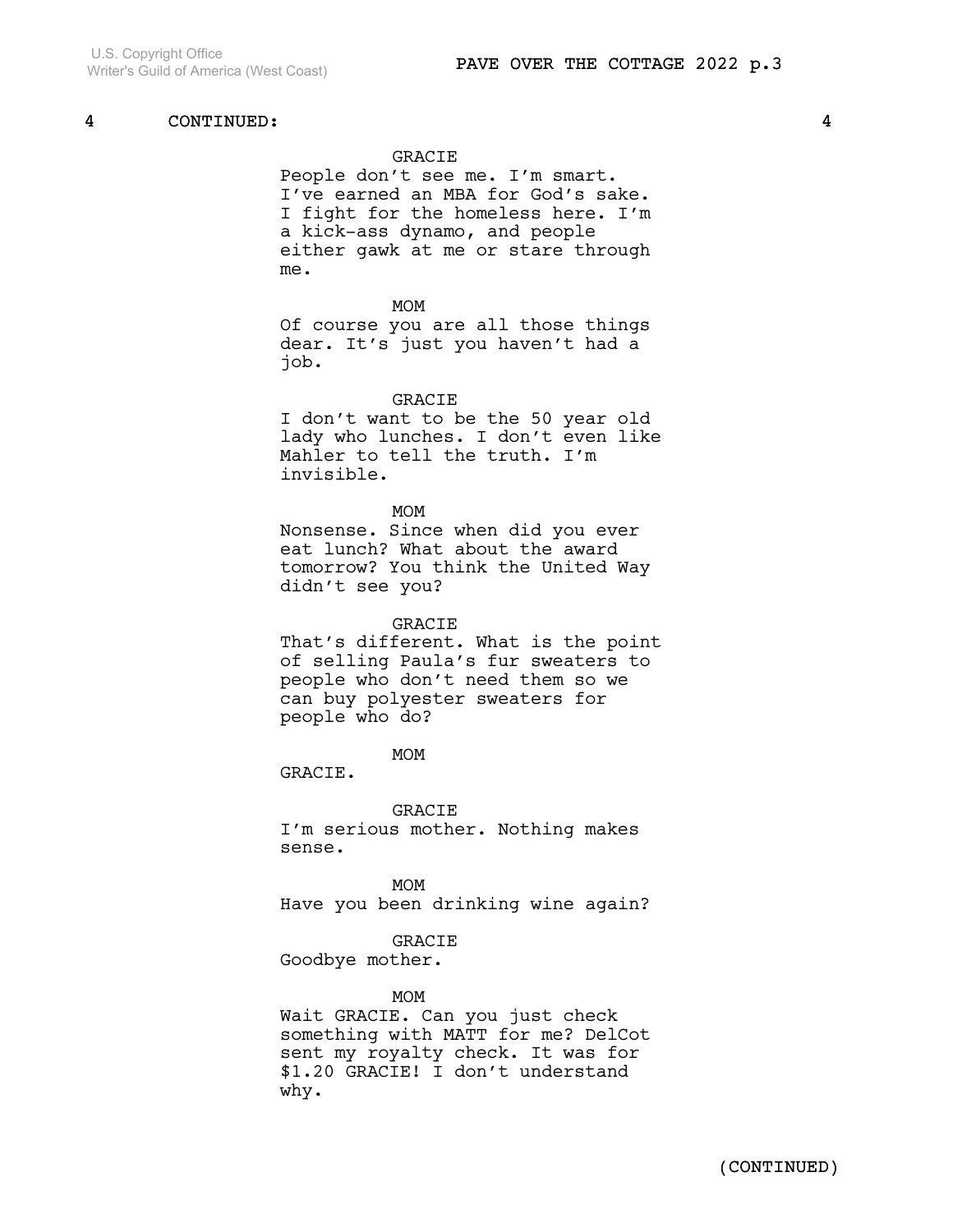## GRACIE Yes mother. Of course I will act as Mrs. DelCot. It seems that is what I do best.

## 5 EXT. GRACIE'S HOUSE - POOL - LATE AFTERNOON 5

GRACIE is dumping her jewelry into the pool and diving down to retrieve it.

BERTHA, her maid, sees her repeating this action over and over. She goes to the wine fridge, chooses a bottle of Pinot Grigio, takes two tumblers from the shelf and joins GRACIE at the pool.

> BERTHA GRACIE, I've been watching you. It's time for wine.

GRACIE (squinting to see BERTHA from the pool) BERTHA. Are you done already?

BERTHA No, but you should be. It's time for wine.

GRACIE lifts herself from the pool, grabs her towel and sits down at the glass table. BERTHA hands her a tumbler.

> GRACIE You're right of course. Let's enjoy a glass.

BERTHA What were you doing?

GRACIE (embarrassed laugh) I was diving for buried treasure.

BERTHA Treasure you already own?

GRACIE I know. Lame huh?

BERTHA Well, it's not my place but... yes. What's up?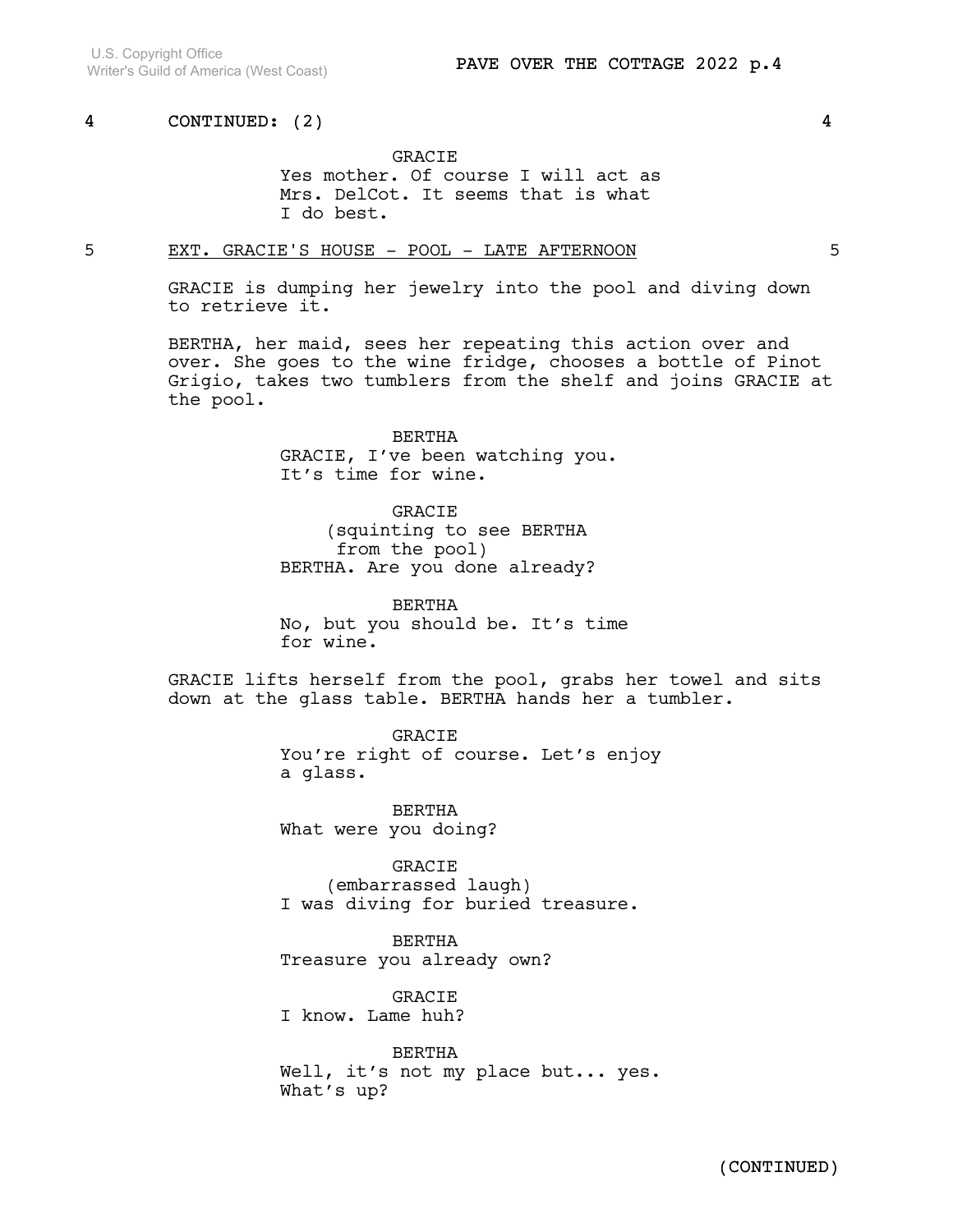### GRACIE

I don't know. I just don't know. I am bored silly with everything and I have no answers.

BERTHA GRACIE, you're a very busy woman. How can you be bored?

GRACIE I don't know, but I am.

BERTHA So why diving?

GRACIE I need adventure Bertha. I want to do something wild.

I want to dive for treasure and it seemed too lame to completely pretend,

so I thought if I tossed my jewelry into the pool...

BERTHA But you could lose it.

GRACIE Yes and that is the beauty of it.

Imagine losing a Harry Winston, especially if it came from... (Gracie points to the house and laughs a bit too strongly)

BERTHA GRACIE, you need a job.

#### GRACIE

Oh God, BERTHA, a job? Not you too. Ok, I'll play. What job?

BERTHA

I dunno, but you need a challenge. You need to answer to someone other than yourself. You need a job.

**GRACIE** But I hate jobs for women my age.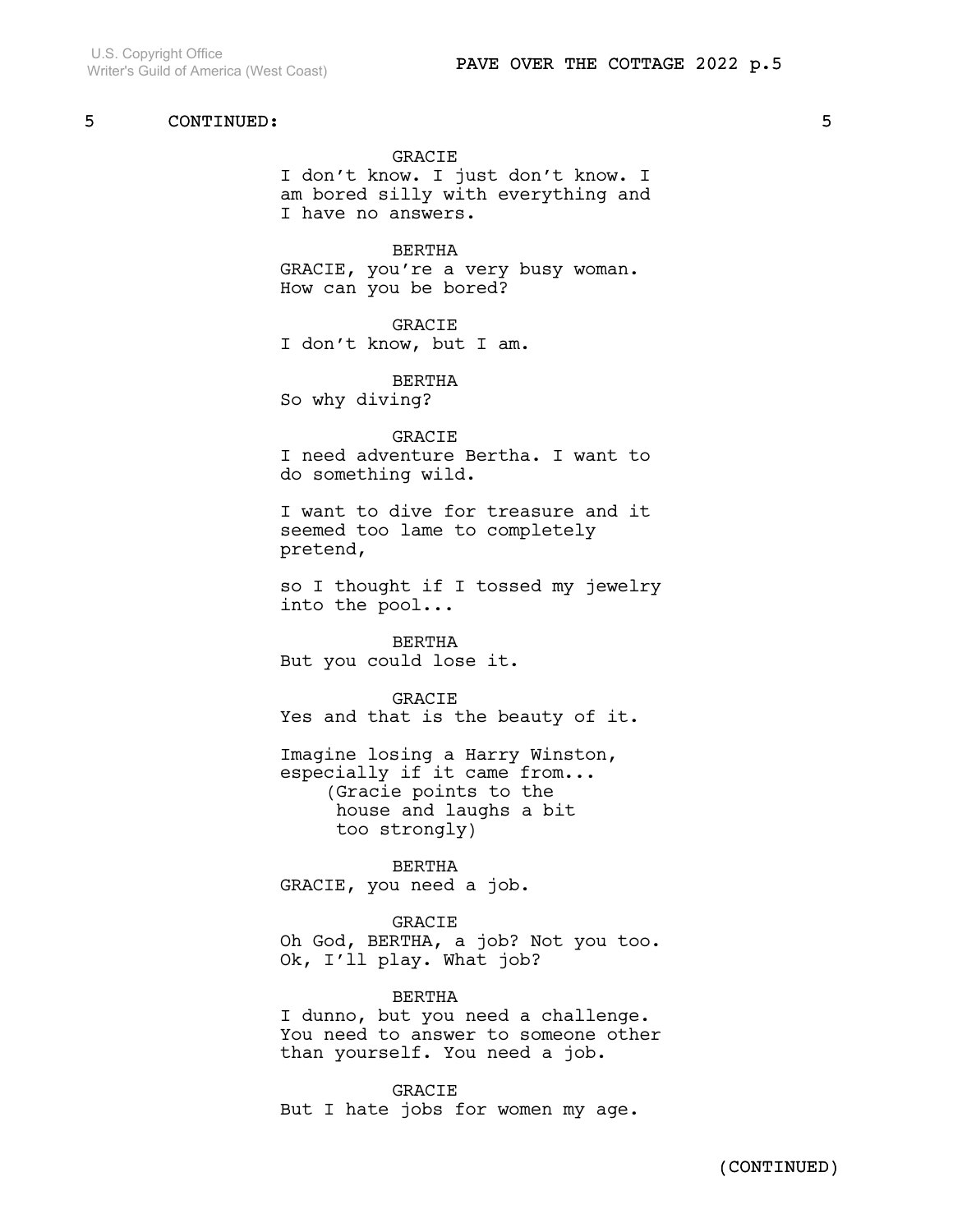BERTHA No. You think you hate jobs. But you haven't had one to hate. When was your last job?

GRACIE

Well,  $I \cdot \cdot \cdot$ 

Beat

GRACIE (CONT'D) Ok, I haven't actually had a job.

BERTHA

Ah, you see then.

GRACIE, feeling the effects of the wine, pours out the rest into the two tumblers and tosses the bottle into the pool.

> BERTHA (CONT'D) I can tell you about every house I cleaned. That's a job and I love what it does for my family, my kids, my marriage.

> By the way - don't toss around the glass out here. It's trouble.

GRACIE Why are you telling me this?

BERTHA Because you dive for jewelry. Who does that?

GRACIE Apparently me.

BERTHA Yes and it's not the right challenge. You need to keep your jewelry and dive for your job.

GRACIE BERTHA, Can I be honest?

BERTHA (BERTHA stares) Of course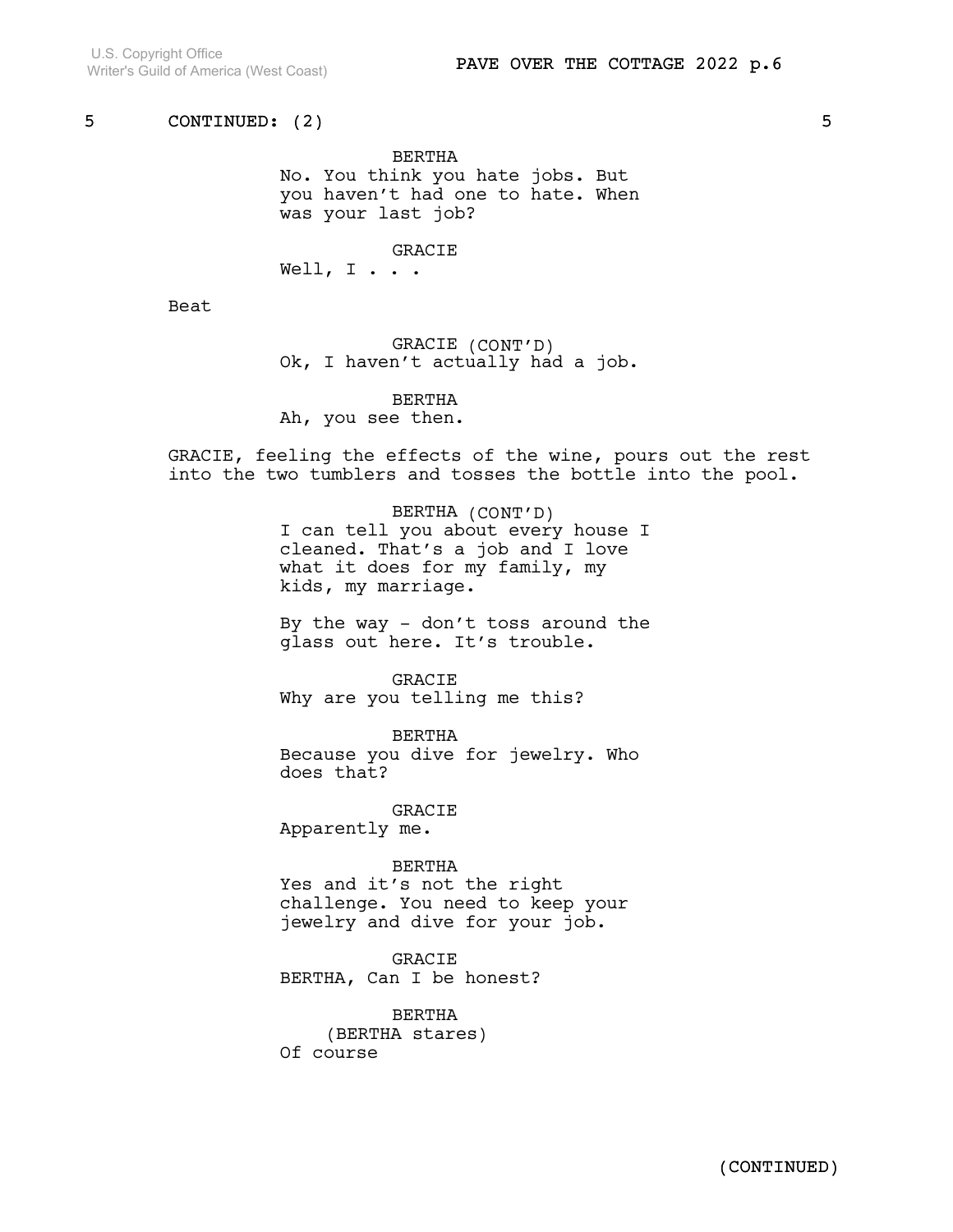GRACIE (looking at BERTHA and then the pool. Then at Bertha.) I need a job. (GRACIE finishes her tumbler of wine and tosses the glass in the pool) But right now I need to dive for all the crap in this pool.

GRACIE stands up, walks to the pool edge and dives to the bottom of deep end. She comes up with the bottle she threw in and a ruby ring.

BERTHA, gets up from the table and goes back into the house to finish cleaning.

### EXT. GRACIE'S HOUSE - FRONT DOOR - CONTINUOUS

Bertha exits the house, turns to face the door, and before she closes it, takes a look at the job she's completed.

We follow what Bertha sees, a gleaming, clean home.

BERTHA (speaking to herself) Gracie, you'll see. Good work, good feelings.

Bertha smiles with pride, closes the door and leaves.

### 6 EXT. GRACIE'S HOUSE - POOL -EVENING 6

We return to the pool to see GRACIE listening to Florence and the Machine (My Boy Builds Coffins) and eating pretzels. As she finishes the wine she passes out. MATT comes home, sees her on the chaise by the pool, takes a blanket, covers her and turns back into the house.

### 7 INT. LACMA - GALLERY - EVENING 7

COURTNEY PATTAN, a mid thirties executive, is seated at a Blackjack table in an elegant black evening gown, wearing expensive gold jewelry. She has a troubled look on her face.

> **COURTNEY** I'll take my chips and cash in now Jack. I have to give a speech in 15 minutes.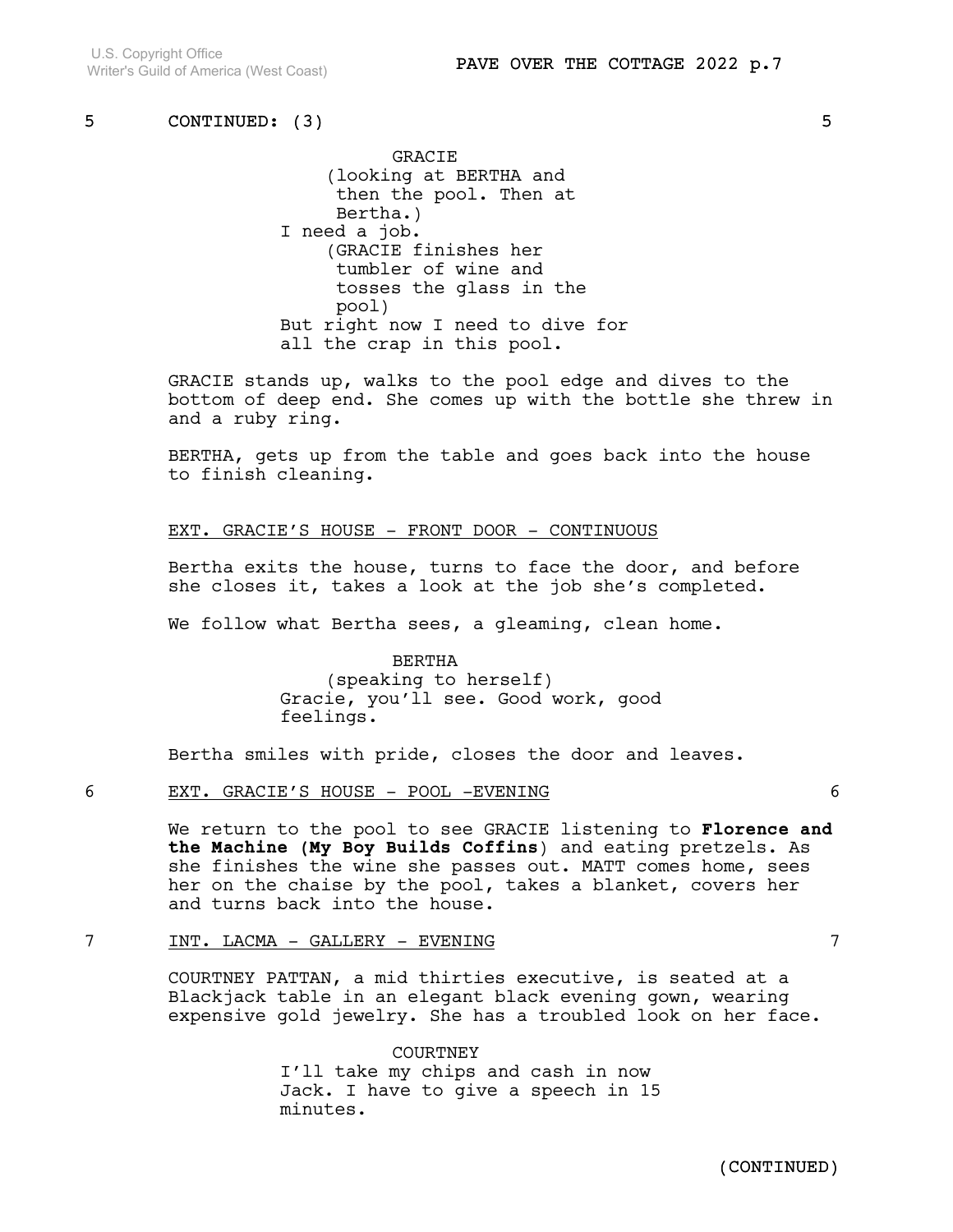U.S. Copyright Office Writer's Guild of America (West Coast)

## 7 CONTINUED: 7

JACK, a man in his fifties, wearing a tux, nods his head.

JACK Good luck Courtney. I'm sure you'll knock 'em dead.

**COURTNEY** Thanks Jack. See ya next time.

JACK

Sure thing.

JACK stands and pulls out COURTNEY'S chair. She grabs her chips, flips one to him and leaves the table.

### 8 INT. LACMA - BATHROOM - CONTINUOUS 8

Courtney stops in the bathroom where she finds GRACIE applying eyeliner.

> COURTNEY Mrs. DOBIE. Hello. Are you excited to get your award?

GRACIE (startled) Courtney Pattan? Let me look at you.

GRACIE stands back, looks at COURTNEY, grabs her shoulders and gives her a hug.

> GRACIE (CONT'D) You look so nice tonight. I wish your father were still here to see you. He'd be so proud. I miss him you know.

COURTNEY Thank you Mrs. Dobie.

GRACIE Please Courtney. Call me Gracie Godfrey tonight.

**COURTNEY** I miss him too. His shoes are bigger than I realized.

Gracie stares at her and remains silent.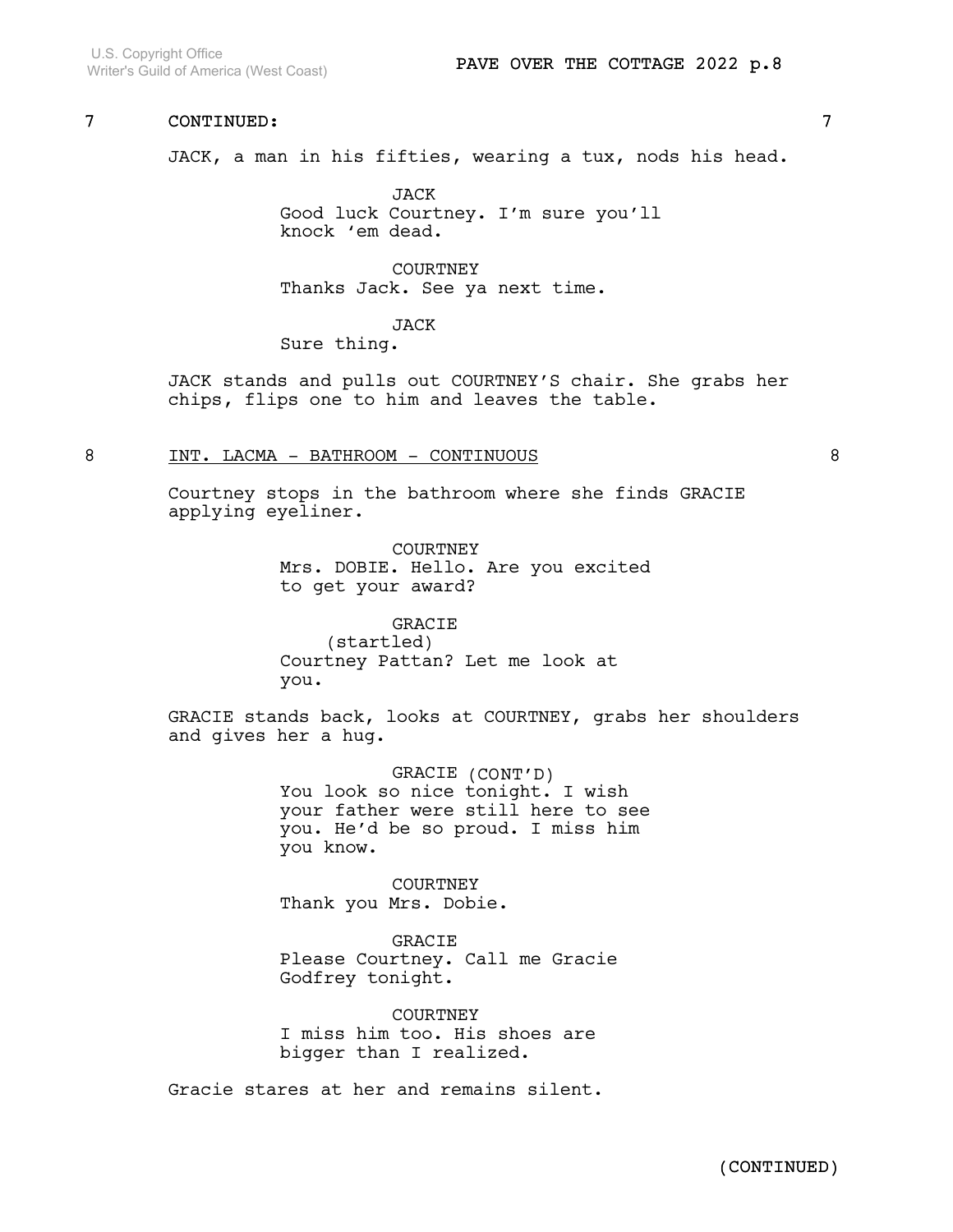### COURTNEY (CONT'D) He left me PAVE - that media project he loved.

He expects me to run it but I'm not the CEO type.

All I hear now is him telling me to give it a chance and it will grow.

But I'm not a publisher. I'm sorry. Nevermind. It's your night tonight.

GRACIE I can imagine. Quite a night tonight huh?

COURTNEY Yeah. Not often I can give out awards to someone I really admire.

It's going to be so great presenting to you. I'm like totally thrilled.

GRACIE Funny, it doesn't seem like I did much.

Paula and I go way back to when I lived in Toronto.

Asking her to do those crazy fur vests of hers was such a small thing.

COURTNEY So what are you up to now?

GRACIE That's a good question. I am searching these days.

COURTNEY

Searching?

Courtney zeros in on this.

COURTNEY (CONT'D) For what?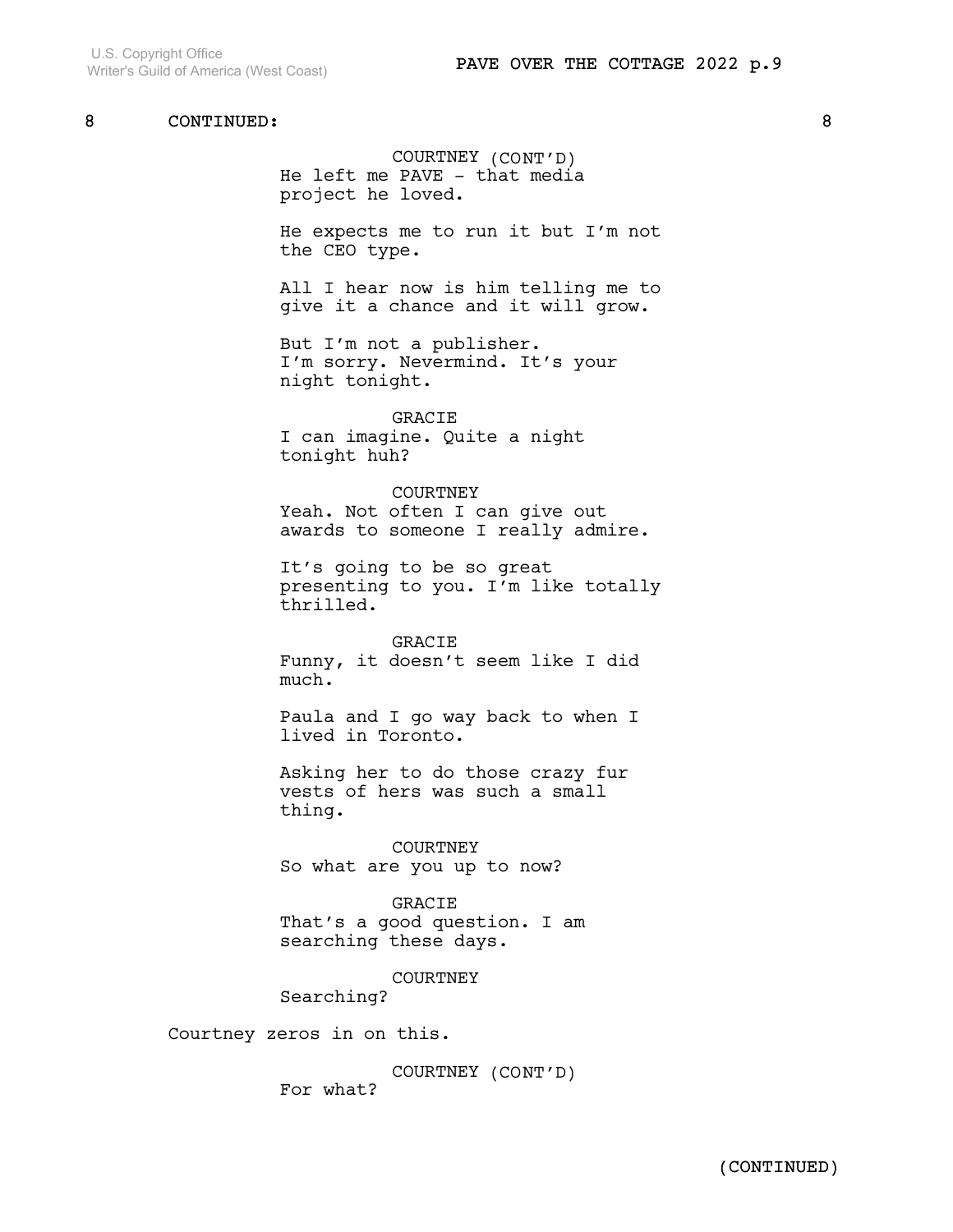GRACIE

Ah, it's a late mid life thing. I think I need an adventure.

COURTNEY Really? Wanna have coffee after the ceremony?

GRACIE I'd love too. I'll meet you at the Café?

**COURTNEY** Perfect. I'll look for you right after the awards.

See you in like 10 minutes on the podium. Oh and Congrats!

DISSOLVE TO:

## 9 INT. LACMA - GALLERY - CONTINUOUS 9

On the way to her table, Gracie dials Matt, waits, then hangs up, looking frustrated.

She takes her seat as Courtney goes to the podium.

Courtney speaks as Gracie downs a glass of white wine and plays with her wedding ring.

### 10 INT. LACMA - PODIUM - CONTINUOUS 10

We catch Courtney in mid speech.

COURTNEY And finally, tonight I am so proud to give this award to Gracie Godfrey. Many of us know her as Matt Dobie's crusading wife.

But she is a force in her own right.

With her help we raised over 3 million dollars to support our homeless residents.

(MORE)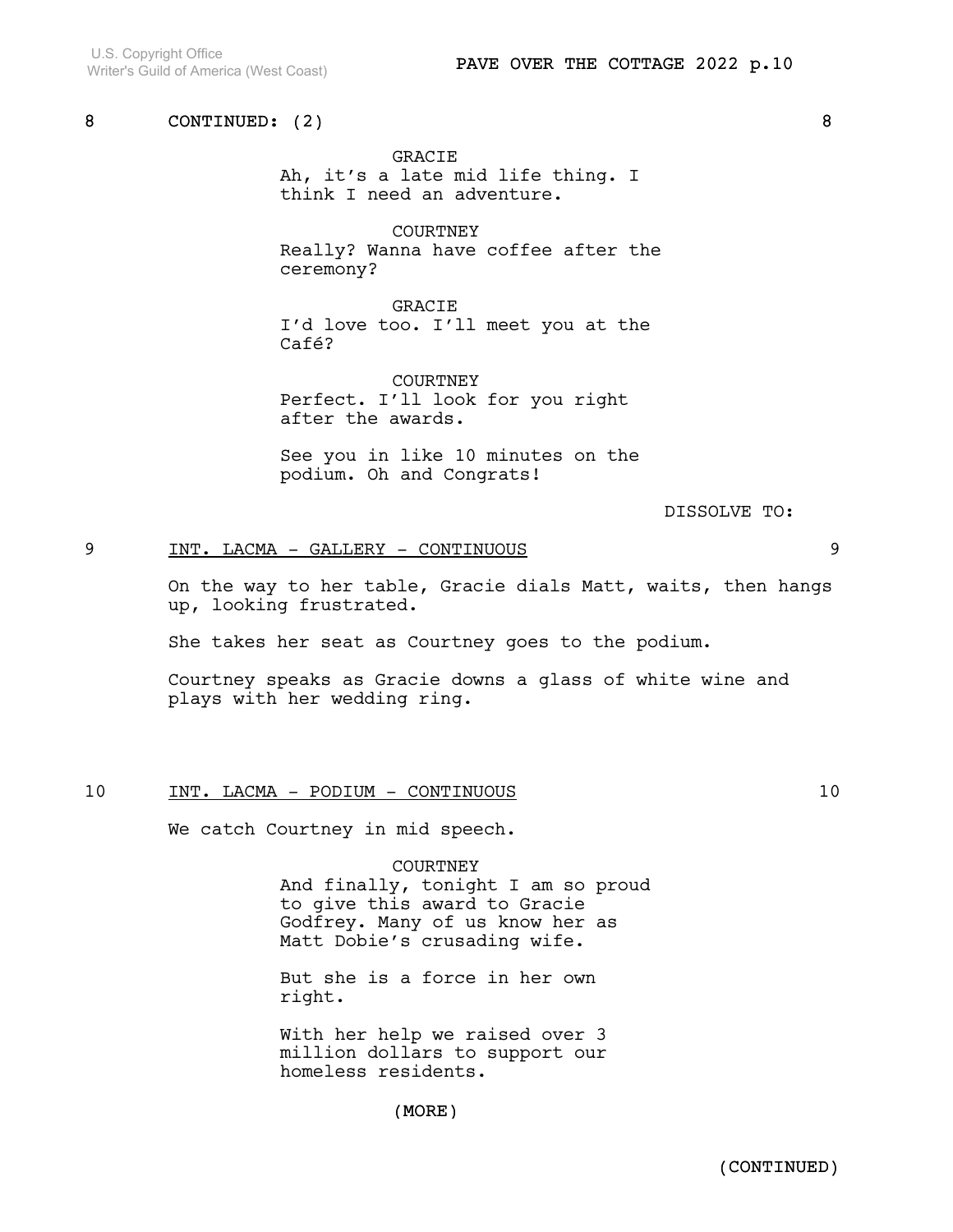## COURTNEY (CONT'D)

And I am proud to let you know that I am going to match that with funds from my father's trust.

So Gracie, it is with great pleasure that I present you this award. You certainly earned it and we are proud of you.

GRACIE stands and the spot follows her to the stage.

## 11 INT. WHOTEL - MATT'S ROOM - SAME EVENING 11

MATT pushes LILY CHAN off his naked body and sits up, swinging his feet off the mattress and onto the floor.

MATT

God that was good Lily. I needed that. Thank you.

LILY The pleasure was all mine Matt. You make me so horny.

MATT I'm glad. I love making you horny you little minx.

LILY

I wish you could come stay with me tonight. I am tired of this hotel.

MATT No can do Lil. You know the game.

LILY So why can't we change the rules and play it a different way?

MATT

(smiling) You know the story. If you don't like banging your head on the wall then stop doing it.

Matt begins to get dressed. Lily pouts and puts her dress back on. They leave together in silence.

## END OF ACT ONE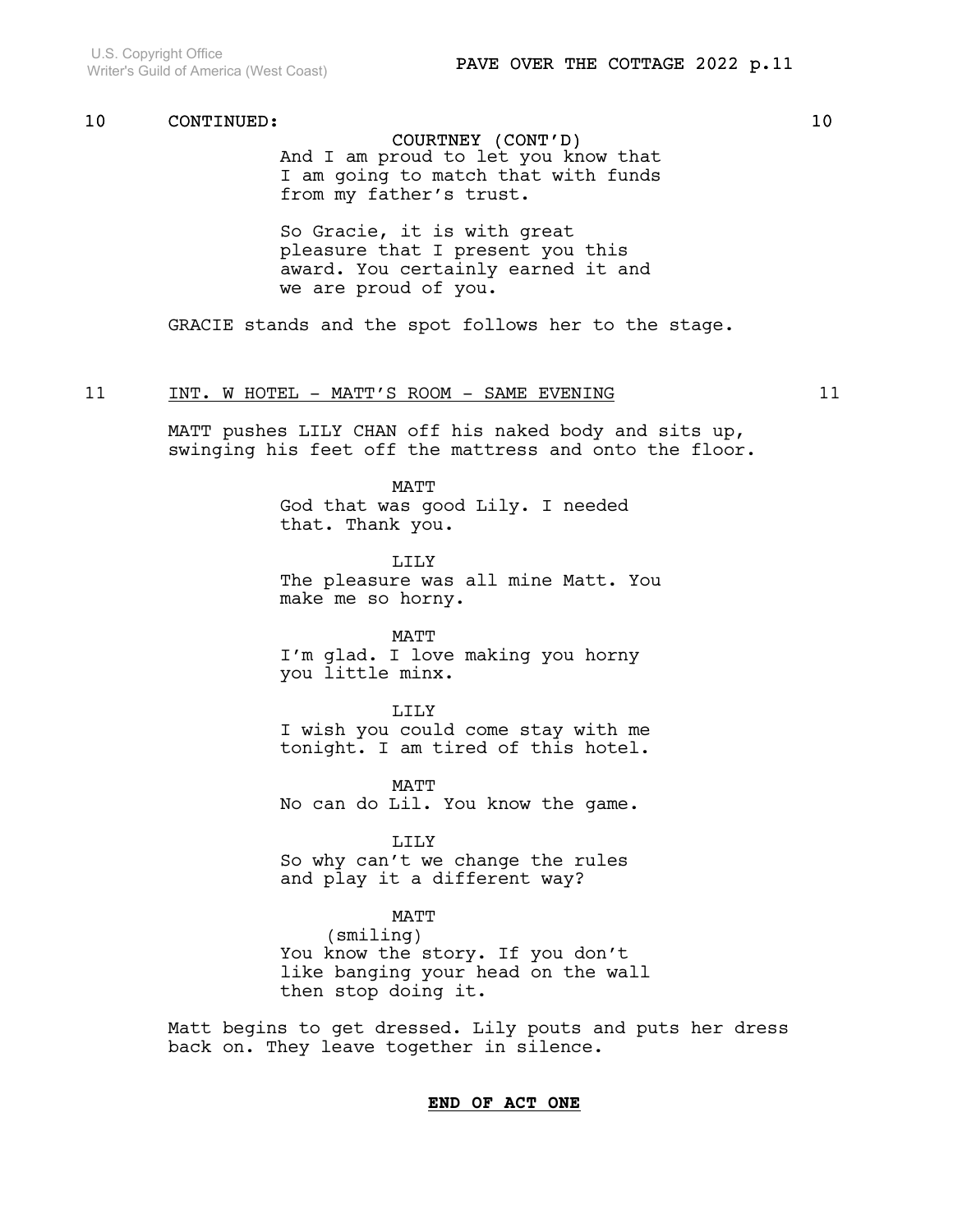#### ACT TWO

### 12 INT. GRACIE'S HOUSE - DEN - MORNING 12

The clock on Matt's desk shows 5:00 AM. GRACIE is reading a report MATT left on his desk.

Beat.

GRACIE stops, re-reads and draws her finger across the page making an imaginary line.

### 13 INSERT - EARNING REPORT 13

Gracie stops, puts her finger on a line showing the title of her mother's book (Francis Godfrey - My Prairie for a Kingdom.) In the column labeled E-BOOK SALES we see 8000. The next column, Royalties shows \$0.00.

Gracie closes the report, looks confused. She gets up and goes into the kitchen.

### 14 INT. GRACIE'S KITCHEN - CONTINUOUS 14

GRACIE slices an orange on the breakfast island, toast pops up from the toaster.

MATT enters, ignores Gracie, and walks over to the table. He is dressed in a WILLIAM WESTMANCOTT suit.

He sits down and picks up the paper. He notices the toast still sitting in the toaster but does nothing to remove it.

GRACIE, puts down the orange and knife, turns to get the toast and butter, looks at MATT who smirks a smile. GRACIE glares.

#### **GRACIE**

(frustrated) It wouldn't hurt you to pick up the toast before it gets cold and butter it Matt.

**MATT** (feigns confusion) HUH?

GRACIE You heard me. Why do you always do that?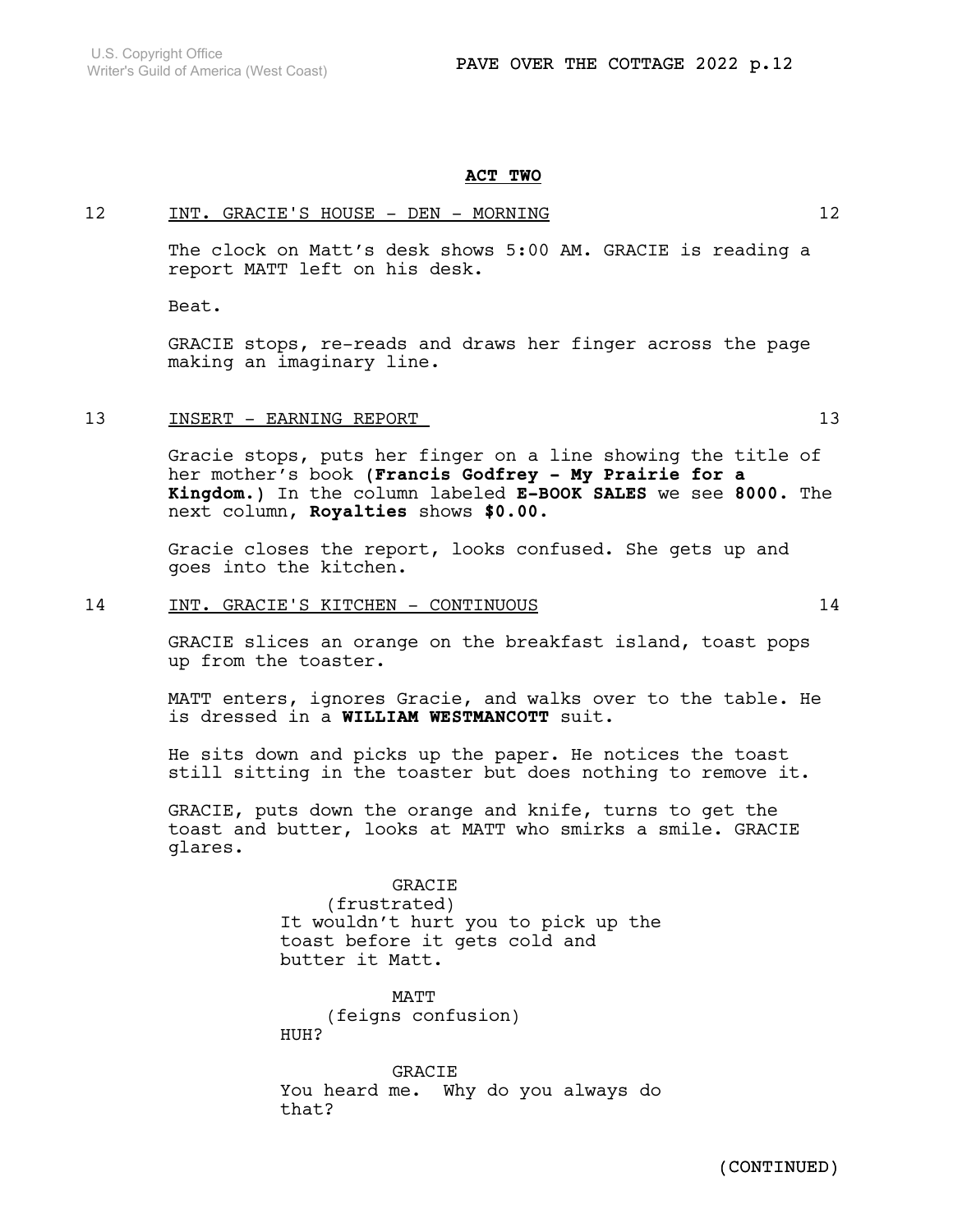MATT (pretending exasperation) Do what Gracie?

GRACIE Ugh! Never mind. I don't even know why I bother.

**MATT** (smiling) You know the story Gracie. If you don't like banging your head on the wall then stop doing it.

GRACIE It's just . . . Oh forget it.

GRACIE flings the buttered toast at MATT.

GRACIE (CONT'D) (sarcastically) Here's your toast darling. Just the way you like it. See how light it is. It almost floats you prick.

> MATT (ending the charade, showing his anger)

What in the name of all that is unknown is wrong with you?

This is a new suit.

GRACIE You. You're what's wrong Matt.

Mother called yesterday. She got her DelCot royalty check ..\$1.20 MATT. She got a lousy \$1.20. I told her there must be a mistake.

But I had a look at the sales report on your desk.

You sold 8000 copies of her book last quarter.

Still she only got a buck twenty you creep. I can't tell her what I saw.

(MORE)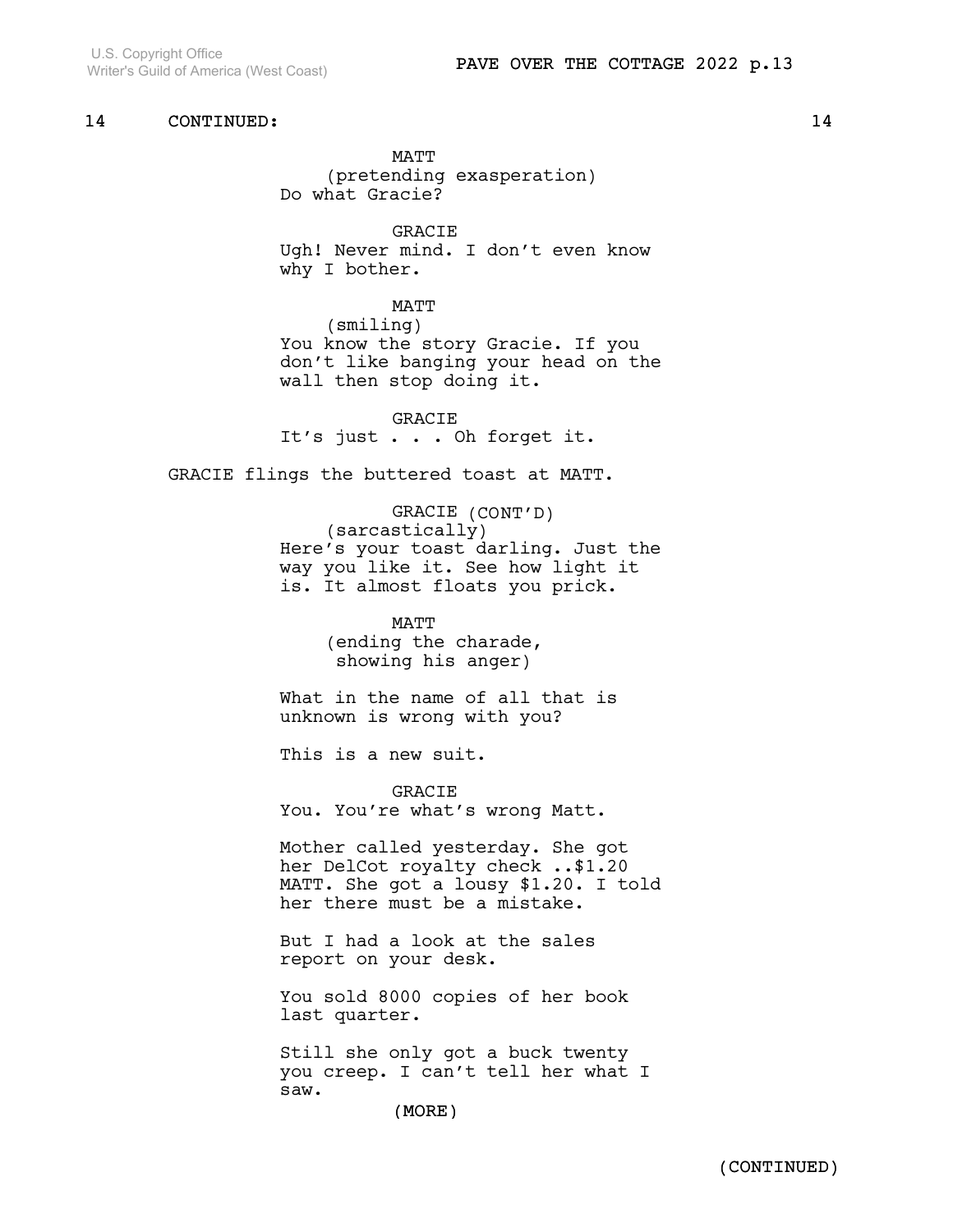### GRACIE (CONT'D)

She thinks God asks you for advice.

MATT You went into my sales report?

GRACIE, you know that report is confidential.

GRACIE

Answer the question. 1.20? On 8000 copies?

**MATT** Alright, enough.

There isn't much to say. That report is from our e-book division.

Your mother has no e-book rights.

The 8000 copies were e-books.

The hardcover is on the backlist. She sold 20 hardcover copies.

She was paid.

If she wants money, she needs to write a new book.

#### GRACIE

My mother was not on your damn back list when Kingdom made the New York Times best seller list.

Her book got you the first step towards your job.

MATT Those were different times. She got 5% of sales. On e-books she has no claim.

(frustrated pause)

Why are we having this conversation?

GRACIE stares at MATT in disbelief. She picks up the orange and knife and continues to section the orange.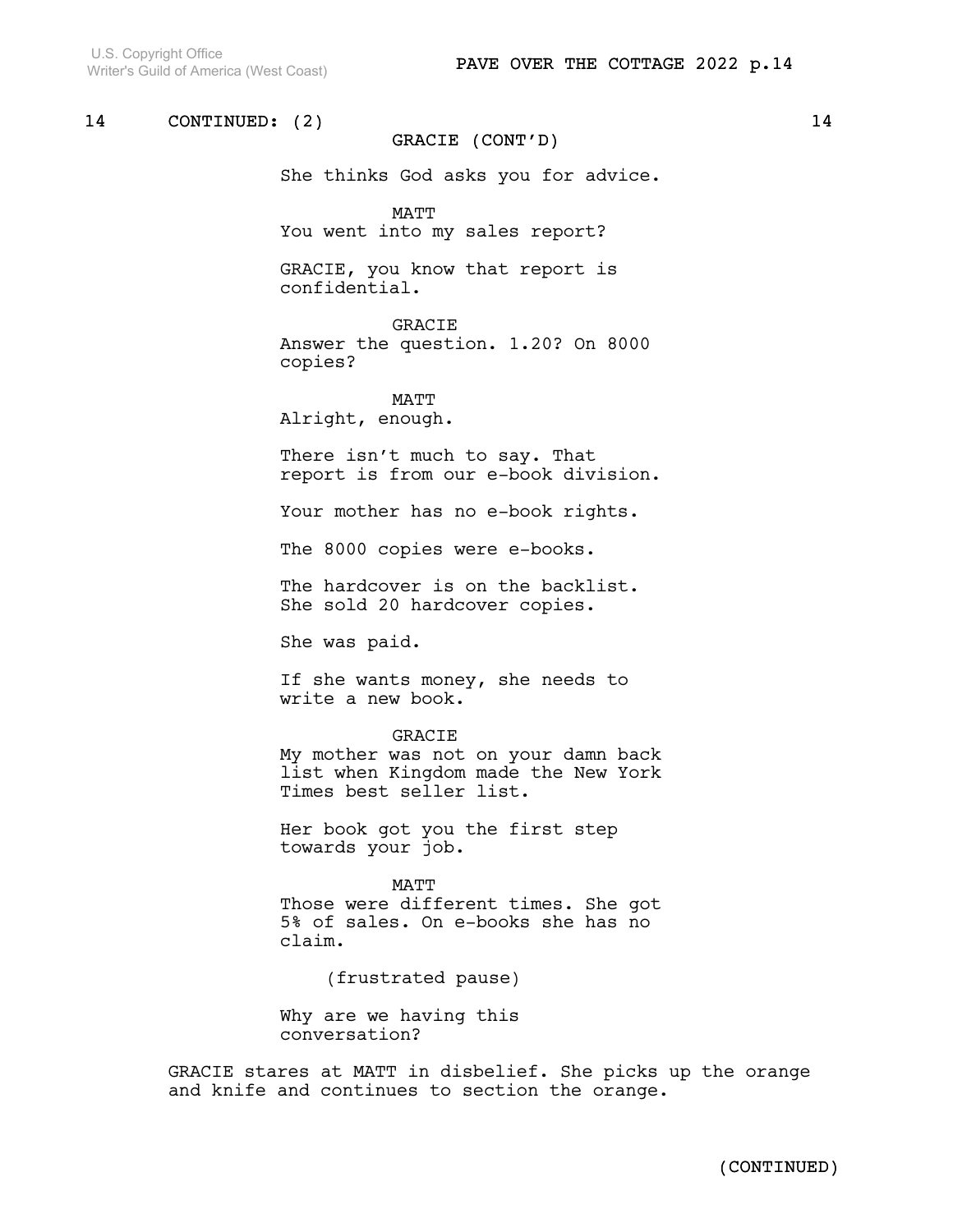#### GRACIE

Go to work Matt. Let's hope DelCot can manage to pay for that car in the driveway. I'd hate to see it on your back list.

MATT walks over to GRACIE and squeezes her ass.

**MATT** (apologetically)

Hey Gracie. We started off on the wrong foot. Let's make up. I've got a few minutes before I need to leave.

GRACIE pushes MATT's hand away without turning to face him.

#### **GRACIE**

The only ass you deserve to feel is your own, when this whole e-book business bites it.

You should be ashamed of yourself.

My mother doesn't deserve to be treated this way. I don't know why you can't see it.

I hope you get burned. Honestly MATT I do. I can't believe I married such an arrogant jerk.

MATT Geez. I wish I could make you understand.

If you did you'd see that DelCot is not at fault here.

They paid your mother and she spent it.

They can't keep paying her over and over. They just can't.

GRACIE turns around, the knife still in her hand.

## GRACIE I'm going out today Matt. You should plan on finding your own dinner. Go to work Matt. NOW!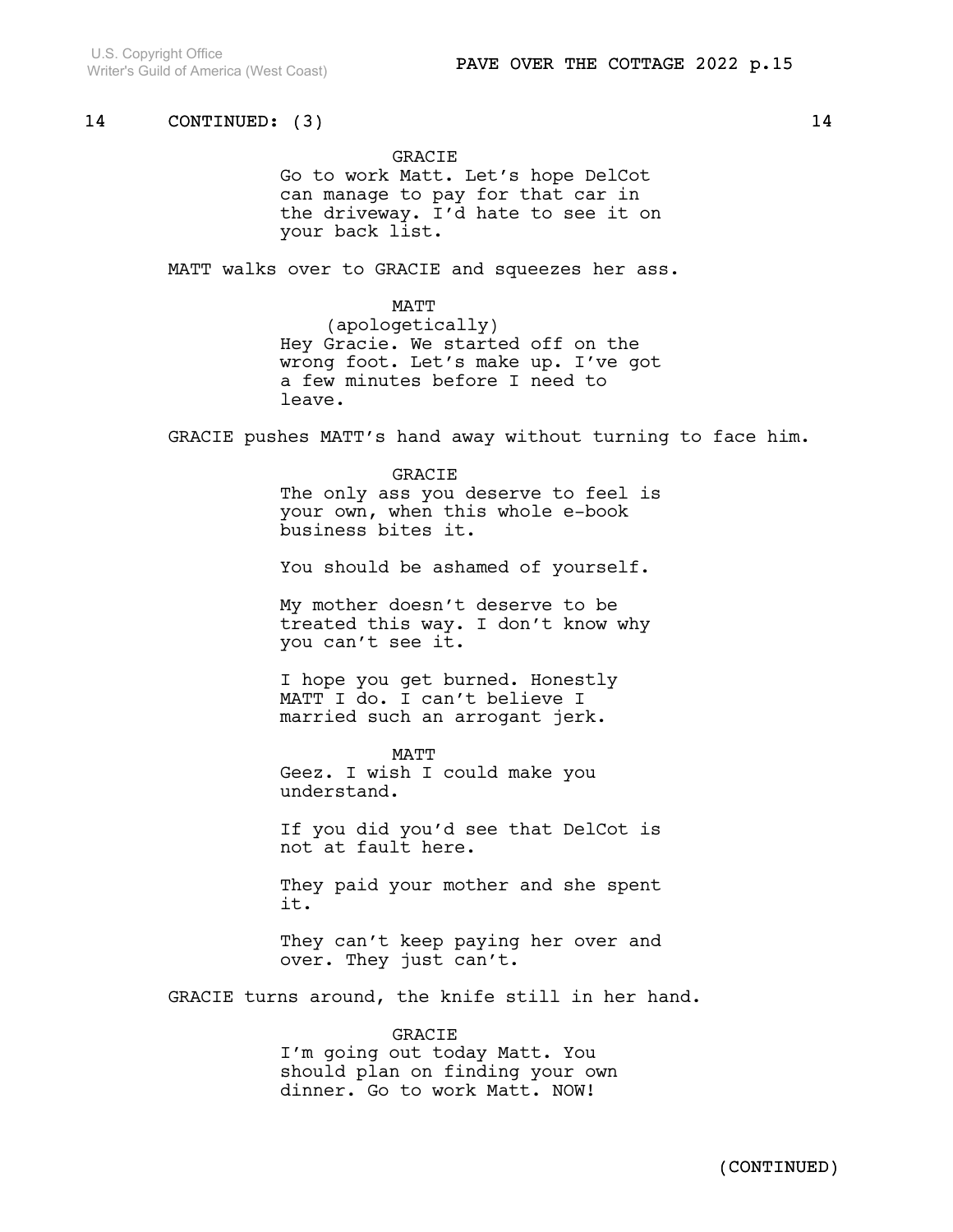GRACIE needles the knife into MATT's jacket. MATT turns and leaves.

### 15 INT. GRACIE'S HOUSE - LIVING ROOM - AFTERNOON 15

GRACIE comes home to find she is alone. She puts on some Ella Fitzgerald (Nice Work If You Can Get It), pours a glass of wine, sits down on the sofa and stares at the door.

Beat.

She picks up the phone and dials.

GRACIE Hi Courtney? About our chat last night after the award.

I want to take the job.

COURTNEY Seriously? Are you sure? Don't say this if you're not sure.

### GRACIE

Yes. I'm sure.

COURTNEY Like I said last night, you'd be the perfect CEO at PAVE.

And I'd know I'm leaving my dad's baby with a great nursemaid.

I'll meet you in the office tomorrow morning. 10?

GRACIE See you then. The Blue Whale right?

COURTNEY Yeah, We're in the Red Building. I'll call the desk with your name.

### 16 INT. PAVE - BOARDROOM - MORNING 16

GRACIE and COURTNEY create lattes using a Franke Evolution Expresso Machine on the credenza. They take the lattes to a Juliettes Ebony Boardroom Table.

(CONTINUED)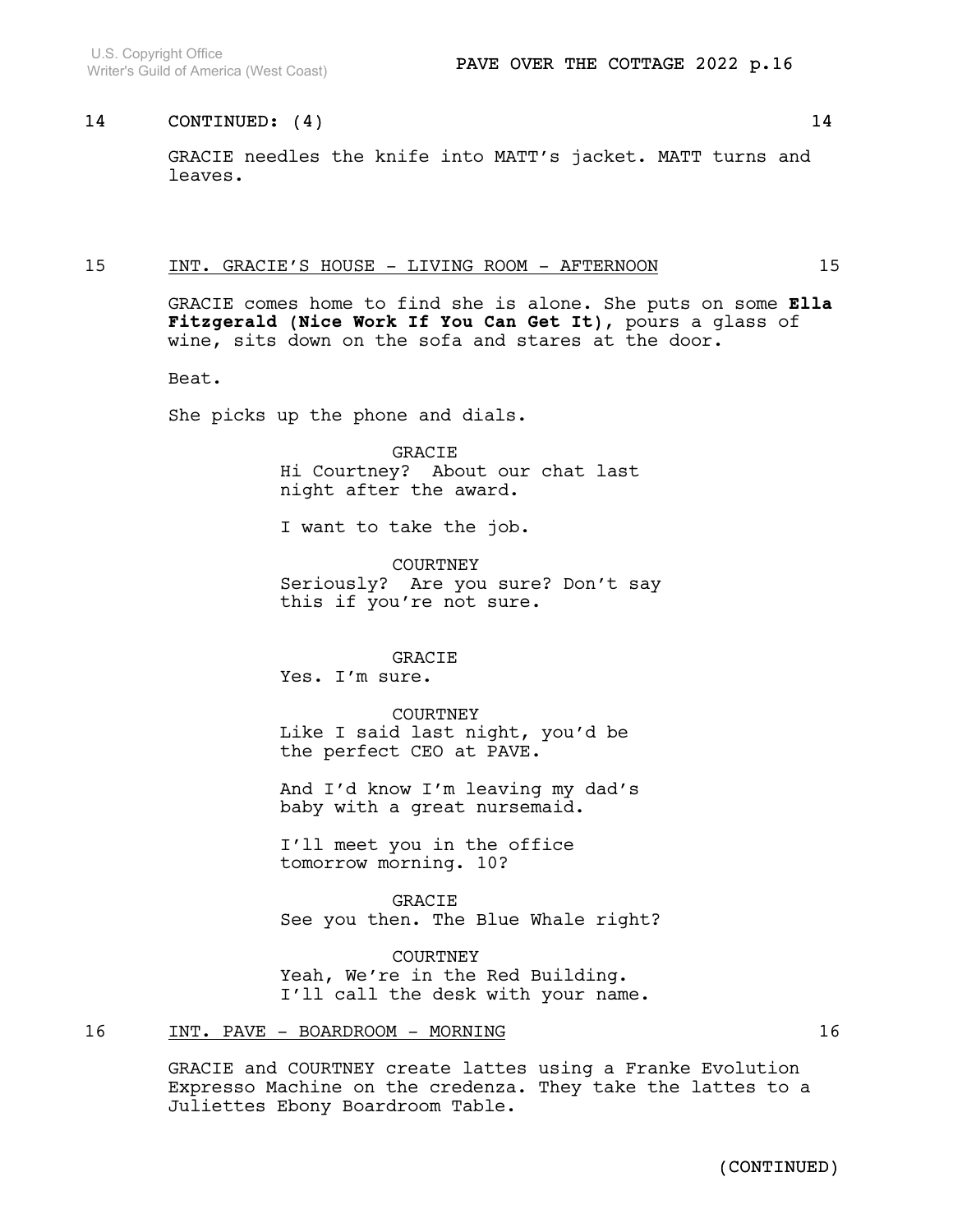The rest of the office is furnished completely in white leather and glass. There are no personal mementoes anywhere in the room.

> GRACIE So, what do you think? Did the board like me?

COURTNEY (laughing) I don't know. What do you think?

Asking you to step outside while they work out the details of your offer?

I'd say that was a good sign. But why don't you want a lawyer to review it?

GRACIE Because I don't want Matt involved, even if PAVE is universes apart from DelCot in thinking.

COURTNEY Well, suit yourself. I'm just glad to have you here.

There is a knock on the door. ANNE TILLY, head of HR, enters with GRACIE's offer.

> ANNE Well Ms. Godfrey, it is a pleasure to ask you to join us.

(Anne turns to Courtney)

Ms. Patten - good call.

(Anne sits down next to Gracie, becoming business like in her tone)

The board asked that I give this to you right away. I think you will find all the terms and conditions are quite generous.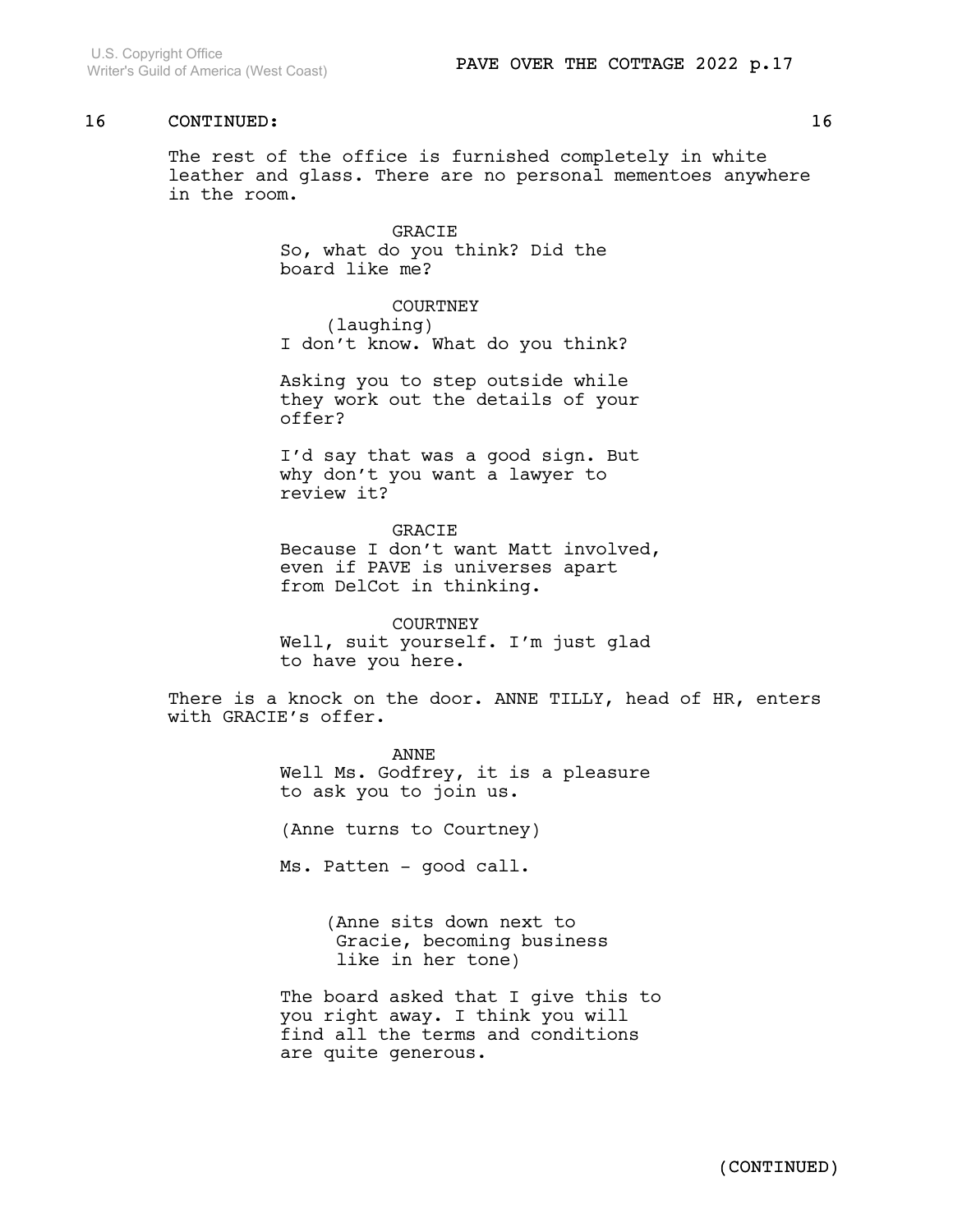GRACIE (Gracie smiles and touches Anne's hand)

It is good to see you again. I haven't had the chance to thank you for buying your husband one of the fur sweaters last year. Does he like it?

> ANNE (Anne chuckles and blushes)

Not as much as I do. I've bought more. I wear them all the time.

> (Grace and Courtney join her in laughing)

Well, don't let me keep you. I just wanted to duck in with this. It's going to be great working with you Ms. Godfrey.

GRACIE Please Anne, call me Gracie.

ANNE Fine Gracie. I'll see you soon.

**COURTNEY** (to Gracie) Let's go meet your new team.

### 17 INT. PAVE - AIKO'S OFFICE - MOMENTS LATER 17

AIKO, a late 40's woman, small and trim in stature, is in her office with the door closed.

There is a small crowd of employees standing outside AIKO's office peering in.

AIKO, is playing a Gershwin styled tune, swinging some imaginary pearls and doing what appears to be a Charleston dance.

As soon as COURTNEY is spotted, the crowd disperses. AIKO, remains oblivious. COURTNEY opens the door.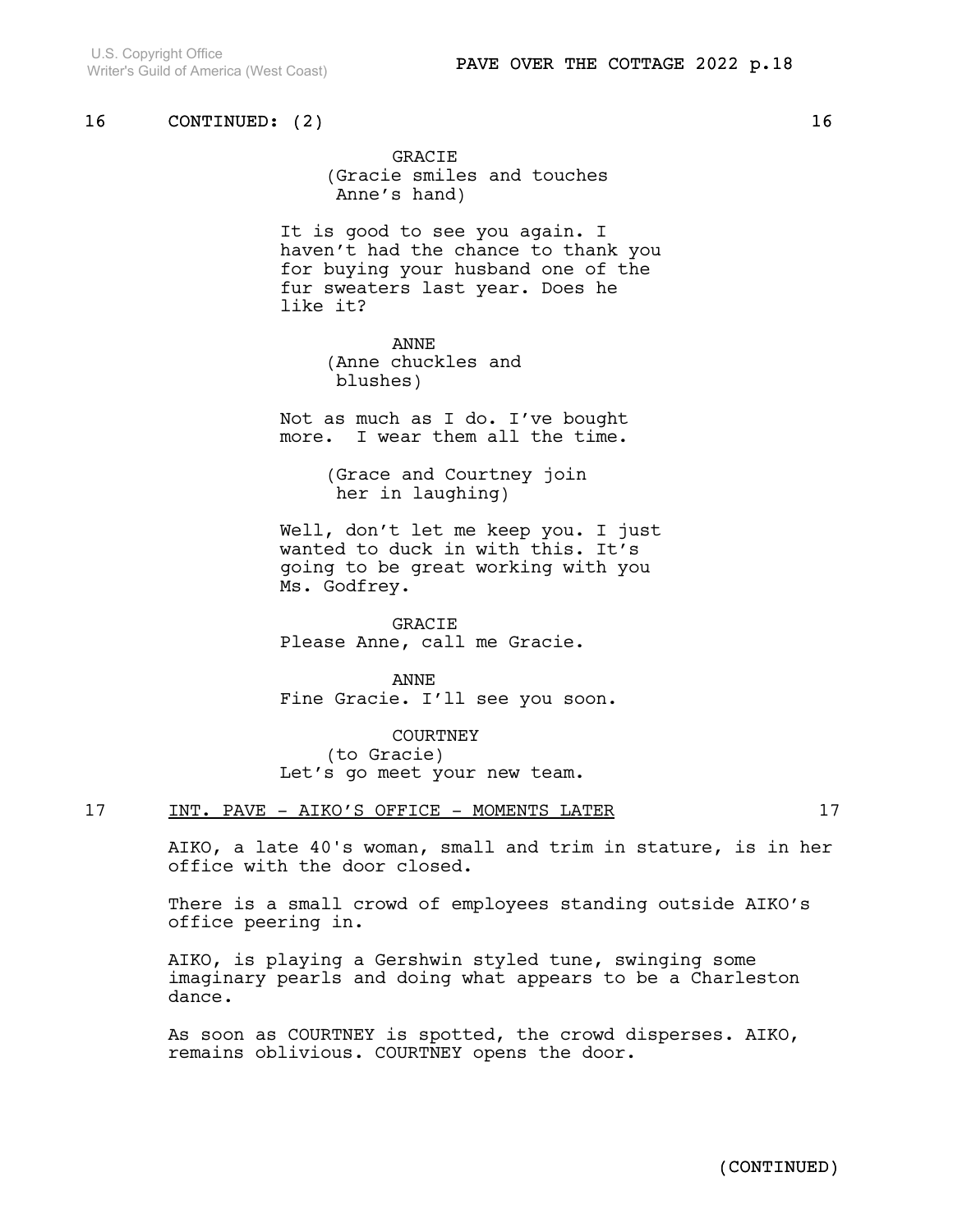U.S. Copyright Office Writer's Guild of America (West Coast)

## 17 CONTINUED: 17

COURTNEY Good morning Aiko. Doing the Charleston are we?

**ATKO** Yes. Care to join?

COURTNEY, takes an imaginary draw of a long cigarette holder, smiles and exhales.

> COURTNEY I'd love to but I have some official business Aiko. Please meet Gracie Godfrey, your new CEO.

> Gracie, this is Aiko Nakamura, your CFO.

AIKO CEO? Courtney, I thought we were interviewing candidates.

COURTNEY We were but...

GRACIE But I pushed my way in Aiko. I am a huge 20s fan and had to work with you.

AIKO

(smiles) Hmmm. Gracie? I think I like you. Care for some tea?

GRACIE I'd love some but it will have to fight for room with the latte I just finished. Can we have it a bit later?

AIKO Of course. There is nothing worse than a coffee tea war.

GRACIE

AIKO, I'd like to go over the financials with you tomorrow. Can you give me access to the ledgers today?

AIKO

Certainly. I can even do one better. I just ran the reports this morning. Take my copy.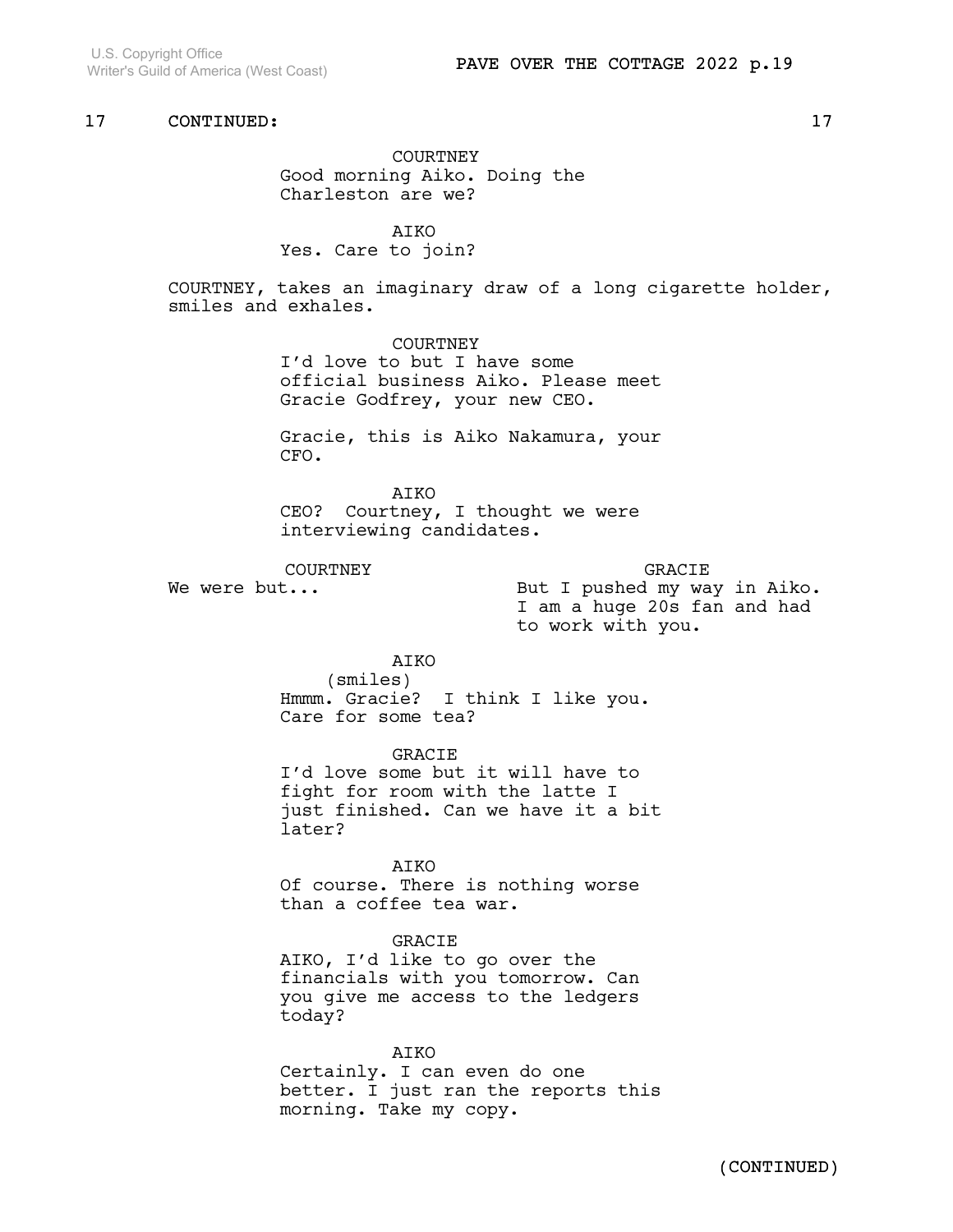AIKO goes to her desk, pulls a 3 inch stack of paper from her ink blotter and hands them to Gracie.

#### GRACIE

Perfect. I look forward to discussing these tomorrow. Just high level for now.

I want to get up to speed with projects and marketing as well.

AIKO

You're in the right place. PETE PENDER is our project manager. He's just two doors down from me.

LILY CHAN is our director of marketing. You'll find her on the other side.

They are both at a seminar today. You might need to wait to see them until then.

Gracie smiles and bows.

GRACIE See you tomorrow!

### 18 EXT. PAVE - OUTDOOR MEZZANINE - NEXT MORNING 18

GRACIE is having coffee with PETE PENDER, a project manager in his early 30's. Lily Chan joins them.

GRACIE

Lily, Pete. I'm glad to have a chance to meet outside and have coffee. I wanted to introduce myself since you'll be reporting to me directly.

LILY It's a pleasure to meet you.

PETE It certainly is. AIKO told me you were our new CEO and I was more than excited.

GRACIE Why is that Pete?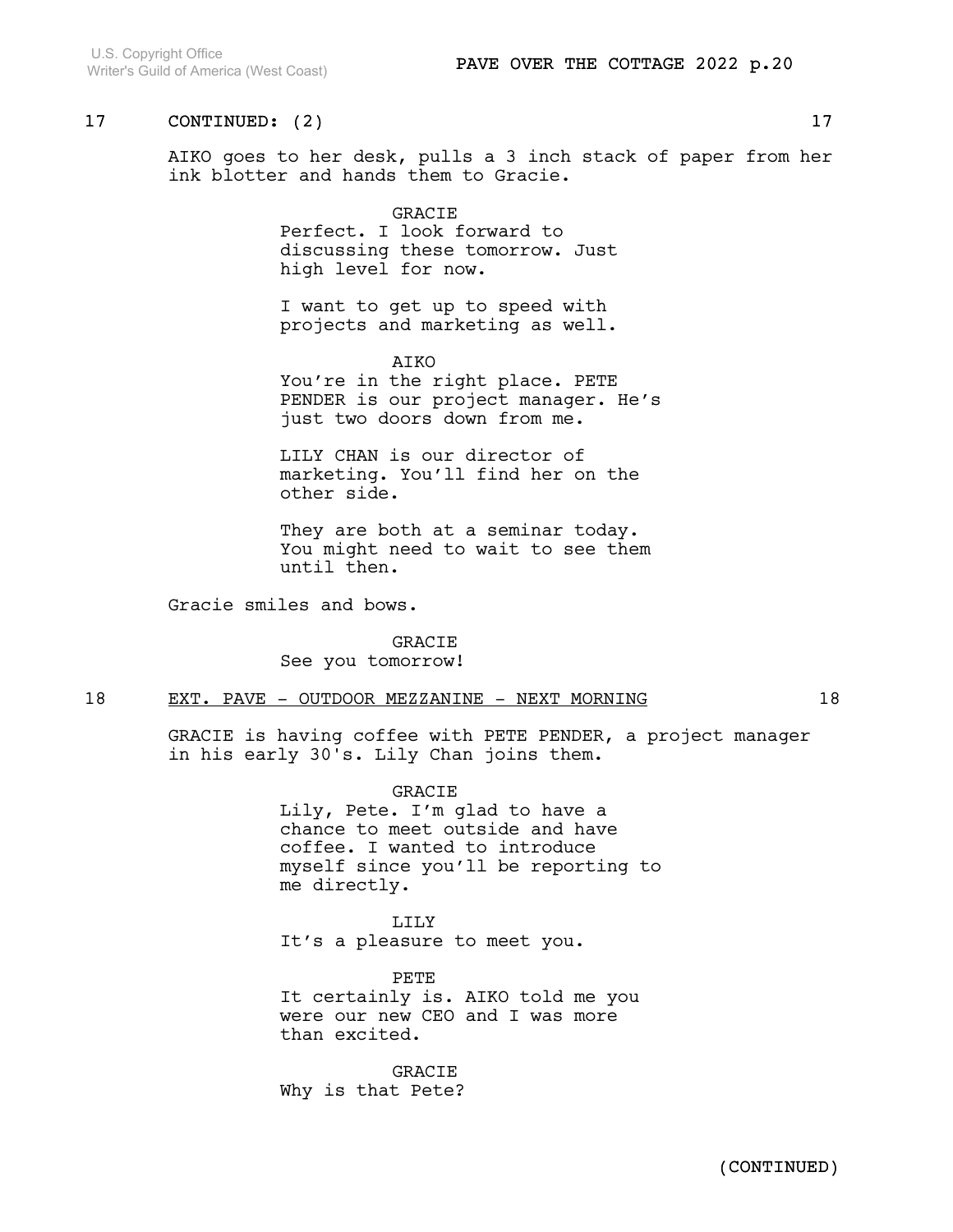PETE To have the partner of the country's largest publisher running PAVE? Hey, what can I say?

LILY (gulps) Are you Matt Dobie's wife?

### GRACIE

Yes, I am.

LILY

(Lily puts on a stone face and checks her watch.) Gosh, that's great. Mrs. Dobie, I want to talk more, but I have a meeting with an advertiser. I have to go. I'm sorry.

GRACIE We can meet tomorrow Lily. I need to review projects with Pete now.

Book some time on my calendar in the afternoon.

We can catch-up on the marketing strategy in that meeting.

Lily stumbles as she gets up and exits quickly. Gracie looks puzzled, then turns to Pete.

> GRACIE (CONT'D) Well Pete. I hear you're quite the straight shooter around here.

#### PETE

Thank you ma'am. I try to keep our projects flowing.

#### GRACIE

Courtney told me that you are from Iowa?

#### PETE

Yes ma'am. I came here after I graduated from the University of IOWA. I wanted to be a writer but I needed to pay my bills. The bills won ma'am. PAVE is a perfect fit for me.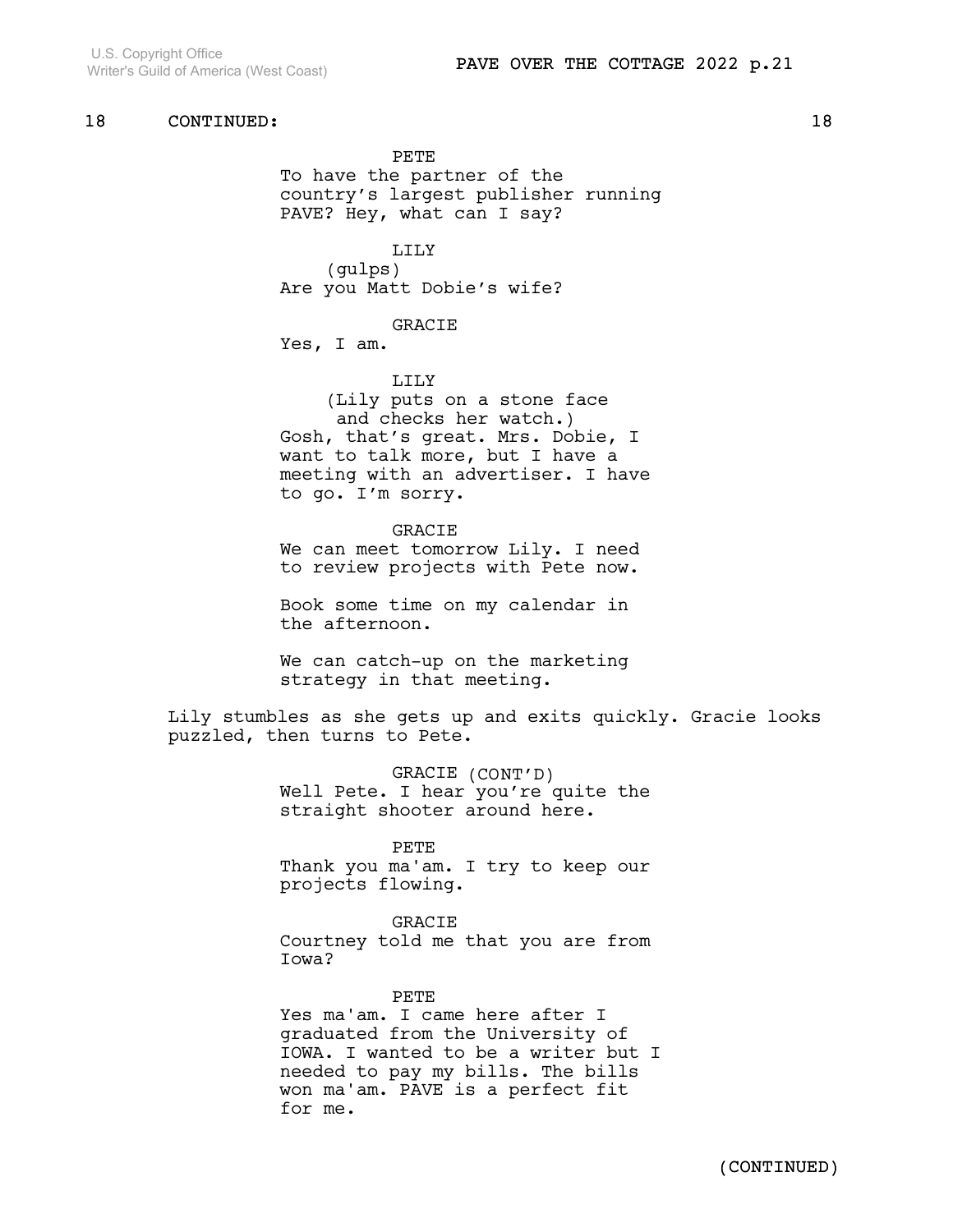### GRACIE

Pete, Please call me Gracie. Have you written anything since you came here?

#### PETE

I have a first draft but it's a long way from being ready for an editor.

### GRACIE

Well let me tell you from my own experience, you have to take risks to be alive. I'd get it out there.

#### PETE

Yes ma'am, I mean Gracie. My Gran used to say that too. I think she worried that I would suffocate.

She used to say that security was death and if I wanted to live I needed to risk everything for something I believed in.

#### GRACIE

And that made you a project manager?

#### PETE

On the inside of a publishing company who wants to go where no one has gone before.

#### GRACIE

(smiles and makes a Vulcanian sign) Well I hope you live long and prosper here. I am glad to have you aboard. Your grandma was right. Listen to her.

I need to see the project plans for each author under contract with us. Can you send them over today?

(Pete nods.)

Certainly.

GRACIE takes her coffee cup, nods her head and turns to leave. She hesitates and turns to look once more at PETE.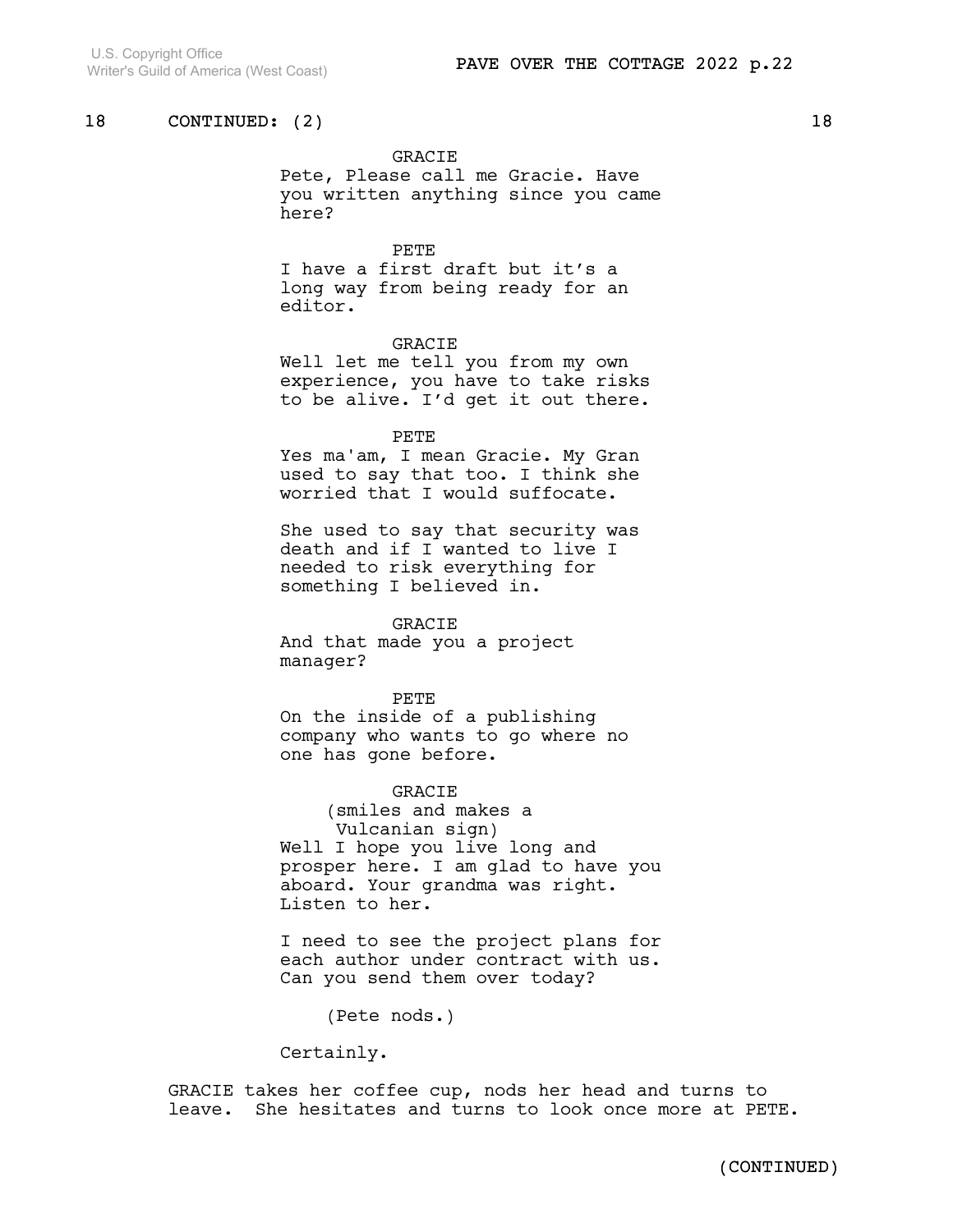U.S. Copyright Office Writer's Guild of America (West Coast)

## 18 CONTINUED: (3) 18

GRACIE (CONT'D) Pete, I want that book on my desk in 6 months.

> PETE (standing up and saluting)

Yes sir, er ma'am, I mean yes GRACIE. Thank you!

### 19 INT. AIKO'S OFFICE - LATER THAT AFTERNOON 19

Gracie enters AIKO's office with the book of financial statements.

Aiko is throwing pencils into the ceiling.

GRACIE Am I interrupting?

### AIKO

Aiko looks at Gracie and then at the ceiling.

As long as you don't sit under those (she points to the pencils in the ceiling) I don't know how long before they fall.

Gracie takes a chair and moves next to AIKO, and out of the range of the pencils.

> GRACIE I need to understand the Patten investments. I can't see that the fund will be enough to expand. Am I seeing this clearly?

(MORE) AIKO You see perfectly well. Our growth is capped unless we increase revenue or decrease expenses.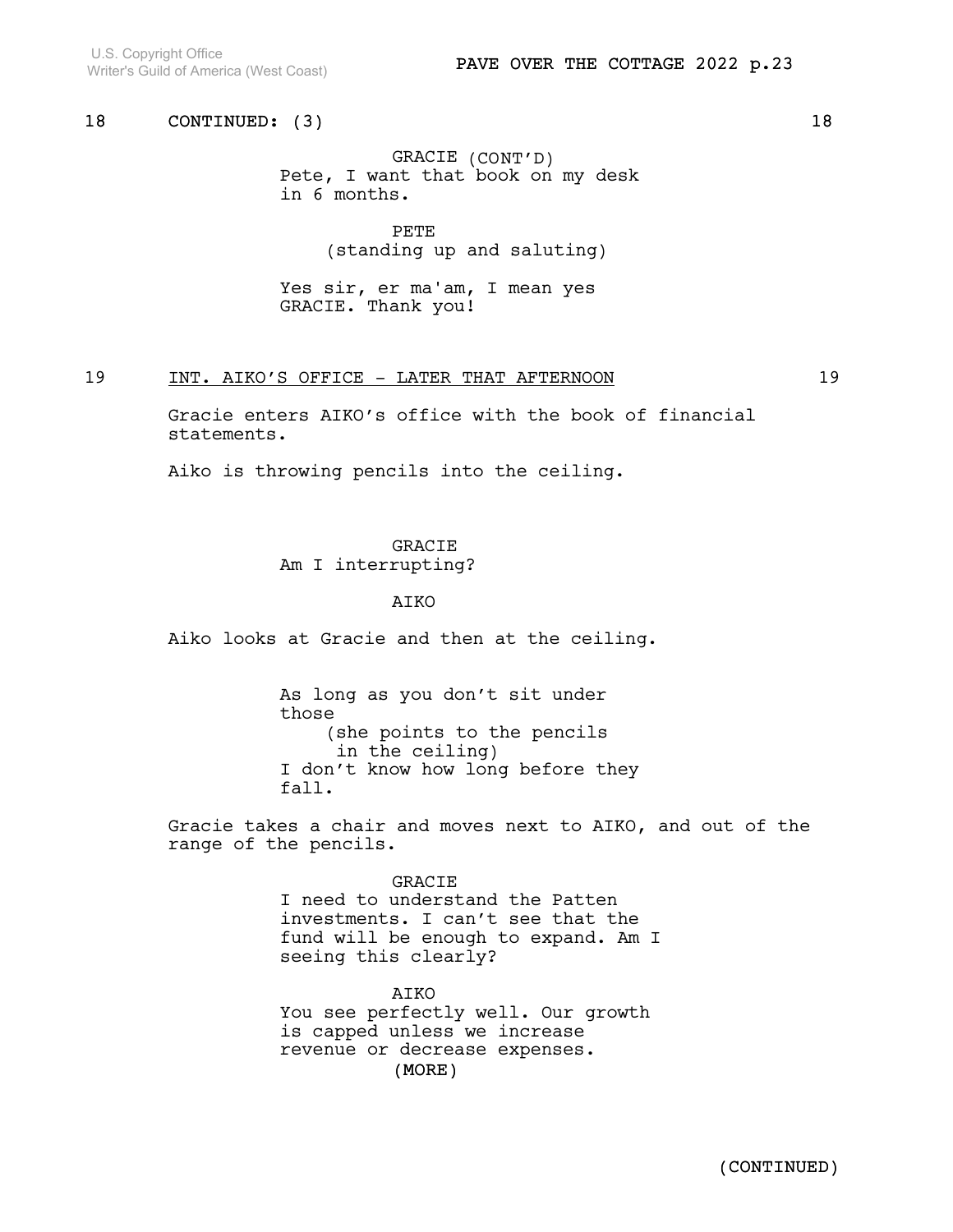### AIKO (CONT'D)

In short, with the addition of your salary we will need to generate more income or approach VCs.

### GRACIE

What's your plan?

### AIKO

My plan, before you arrived, was to use the Pirates of the Caribbean model.

#### GRACIE

Huh?

#### AIKO

It's like this. I was at Darya's in Irvine having lunch with James and Jack from Eggwhite Media. They wanted to acquire us.

They knew we needed cash. But I proposed we gather all the SoCal self-publishers together and form a Lords of the Brethren Court like they did in Pirates.

(Gracie looks bewildered)

### AIKO - (CONT'D)

No offence to your husband, but independent publishing is growing fast and to us, DelCot is just like the British East Indian Trading Company.

I thought by pooling resources we could beat them without selling out.

I didn't want to become another division of *Deliberate Cottage*.

I suppose that won't happen now. Courtney didn't know, or she would have told you.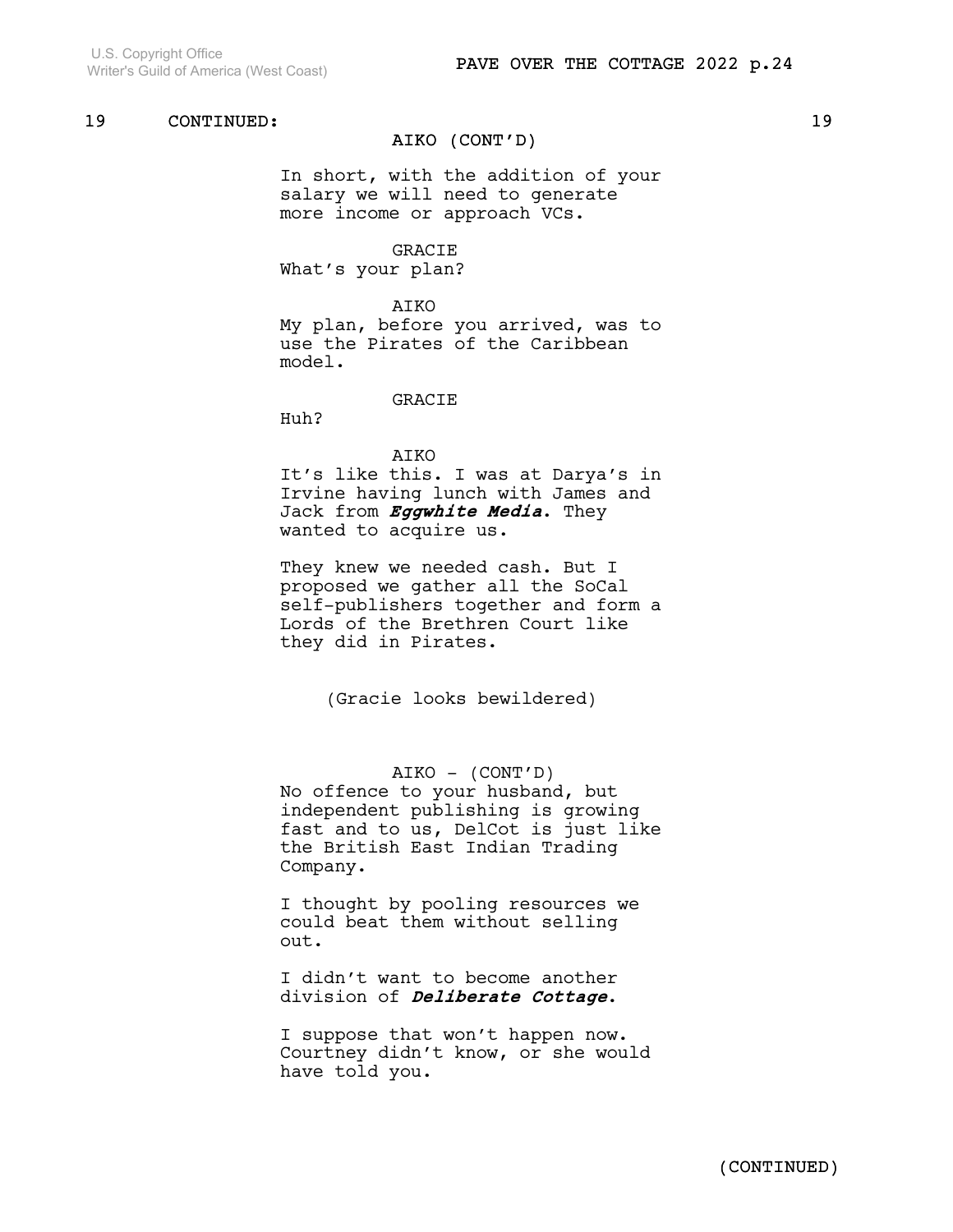GRACIE I see. Did Eggwhite buy-in?

AIKO They're thinking about it.

## **GRACIE**

Get them on the phone today and give them 24 hours to buy-in. Tell them Matt's wife is the CEO now.

And Jack Sparrow is ready to battle the Trading Company with them.

Gracie, rises from her chair and walks to the door. The pencils begin to drop.

### 20 INT. PAVE - PETE'S OFFICE - EVENING 20

Pete is playing with the pen his grandmother gave him and staring out his window.

> Ok Gran. You said that if I wanted to live I needed to risk everything for something I believed in. So, I hope you're watching me now!

Pete puts the pen to paper.

INSERT - THE LETTER  $(V.0)$ 

"Dear Ms. Atwood,

You don't know me but I work for Matt Dobie's wife Gracie Godfrey. Recently, Gracie took on a big challenge - She agreed to run Courtney Pattan's Pattan Arts Virtual Entertainment. We call it PAVE. It was a dream child of Courtney's father to give a voice to authors who needed to be heard but had the publishing door slammed shut.

Courtney convinced Gracie to take on this challenge the night she awarded Gracie the United Nations Award for Compassion.

I haven't told Gracie I am writing to you. If you agree to my request, I will run fast to tell her. In short, we need one great icon of literature to light the way for the authors we support. I'm hoping you will provide that light.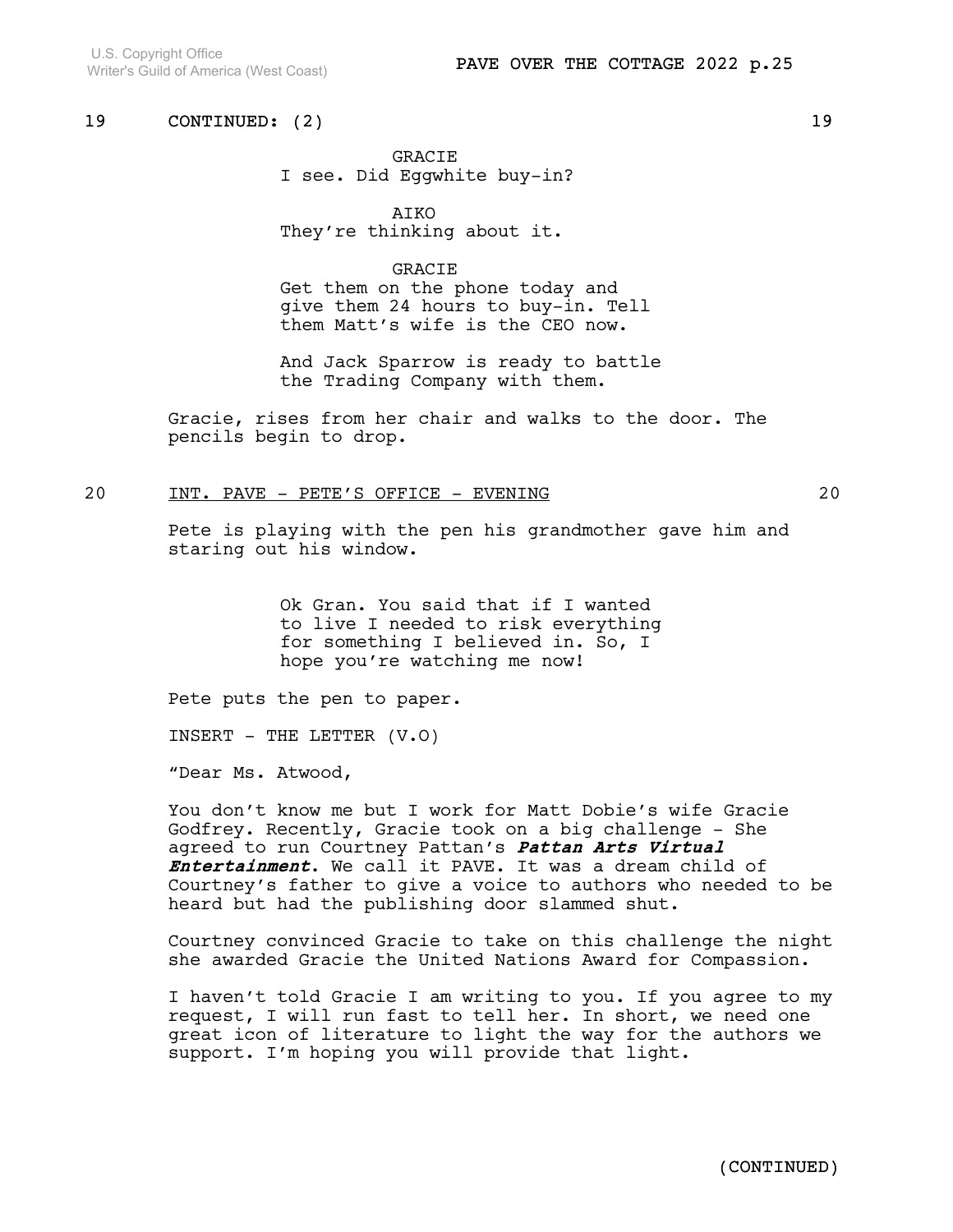Will you come to Los Angeles and hear us out? Enclosed is an open ticket. If you say yes just text me the date and I will have someone at LAX to pick you up.

I would like you to hear our proposal. At best, you'll support us. At worst, it's a free trip which you can use to see Matt Dobie while you're here. Please come.

Peter Pender."

### 21 INT - PAVE - PETE'S OFFICE - THREE DAYS LATER. 21

The phone rings.

PETE Hello, this is Pete Pender. How can I help you?

OMG - Of course I can be at LAX tomorrow at 11 am!

Yes, at Baggage. Flight AC 787. OMG - Thank you!!

Yes, I understand. I'm telling her as soon as I hang up!

Pete sprints down to Gracie's office and bursts in.

### 22 INT. PAVE - GRACIE'S OFFICE 22

Gracie is absorbed in project plans. She looks at Pete, hiding her annoyance.

> PETE Catherine Par Atwood is coming to see you tomorrow at lunchtime.

#### GRACIE

What?

PETE Catherine Par Atwood called and is coming to see you. I'm picking her up at LAX at 11.

GRACIE

Why?

PETE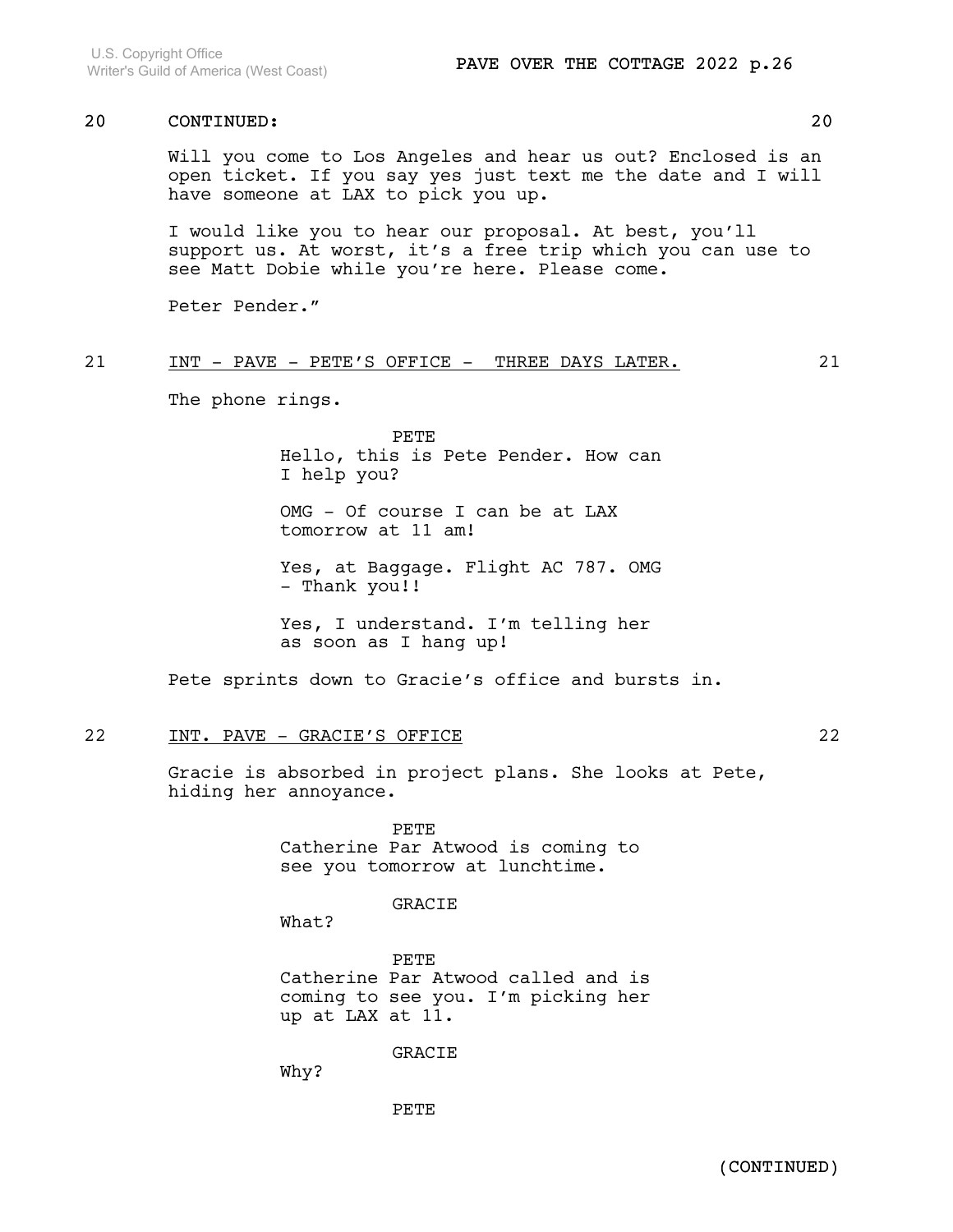Pete turns sheepish. Remember when I told you my gran said I need to take risks and you agreed?

I took one and wrote to Atwood.

I told her you were here now and leading the Patten mission to give voice to those who have been silenced.

I asked her to come see us.

She called to say yes. And... we paid for her trip.

GRACIE I see. Do you have the letter?

PETE

Yes.

#### GRACIE

Gracie sat silent and stone-faced - neither smiling nor frowning.

Bring it to me please.

Pete leaves the room to return to his office. He retrieves it and returns to Gracie's office.

> GRACIE (CONT'D) Thank you Pete. Leave this with me. Come here in the morning before you go to LAX. We'll talk then.

23 INT. PAVE BOARDROOM - MINUTES LATER 23

LILY Pete - In here!

Pete enters the boardroom and Lily closes the door.

LILY (CONT'D) What's going on?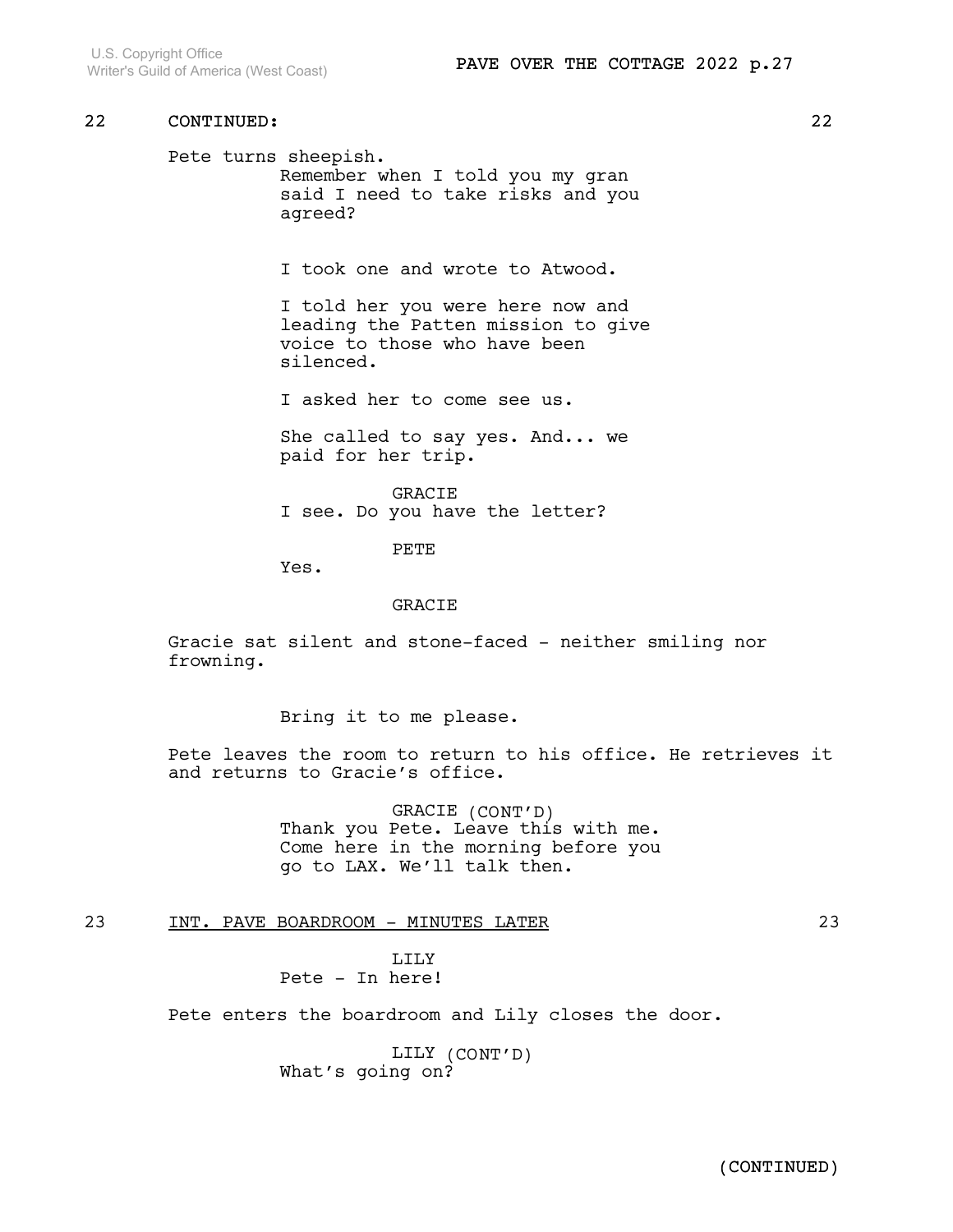PETE I might have messed up.

Lily gives his a quizzical look but says nothing and waits.

PETE (CONT'D) I took a risk a couple of days ago and write to CP Atwood.

I asked her to come to PAVE and speak with Gracie.

I doubted she'd accept, but she did. She's coming tomorrow.

LILY How's that messing up?

#### PETE

I told Gracie and she was stone faced. She asked for the letter and told me to come in before I went to LAX.

LILY Oh. Can I help?

PETE Dunno. I'll have to see what happens tomorrow.

Pete gives Lily a hug.

PETE (CONT'D) But thanks for asking.

LILY It'll be ok Pete. I'm here for you. Go home and celebrate with your husband. Go dancing or something.

Getting Atwood here is big league.

Pete leaves the boardroom. Lily presses speed dial on her phone. Matt, I've got something here you

need to know.

FADE OUT.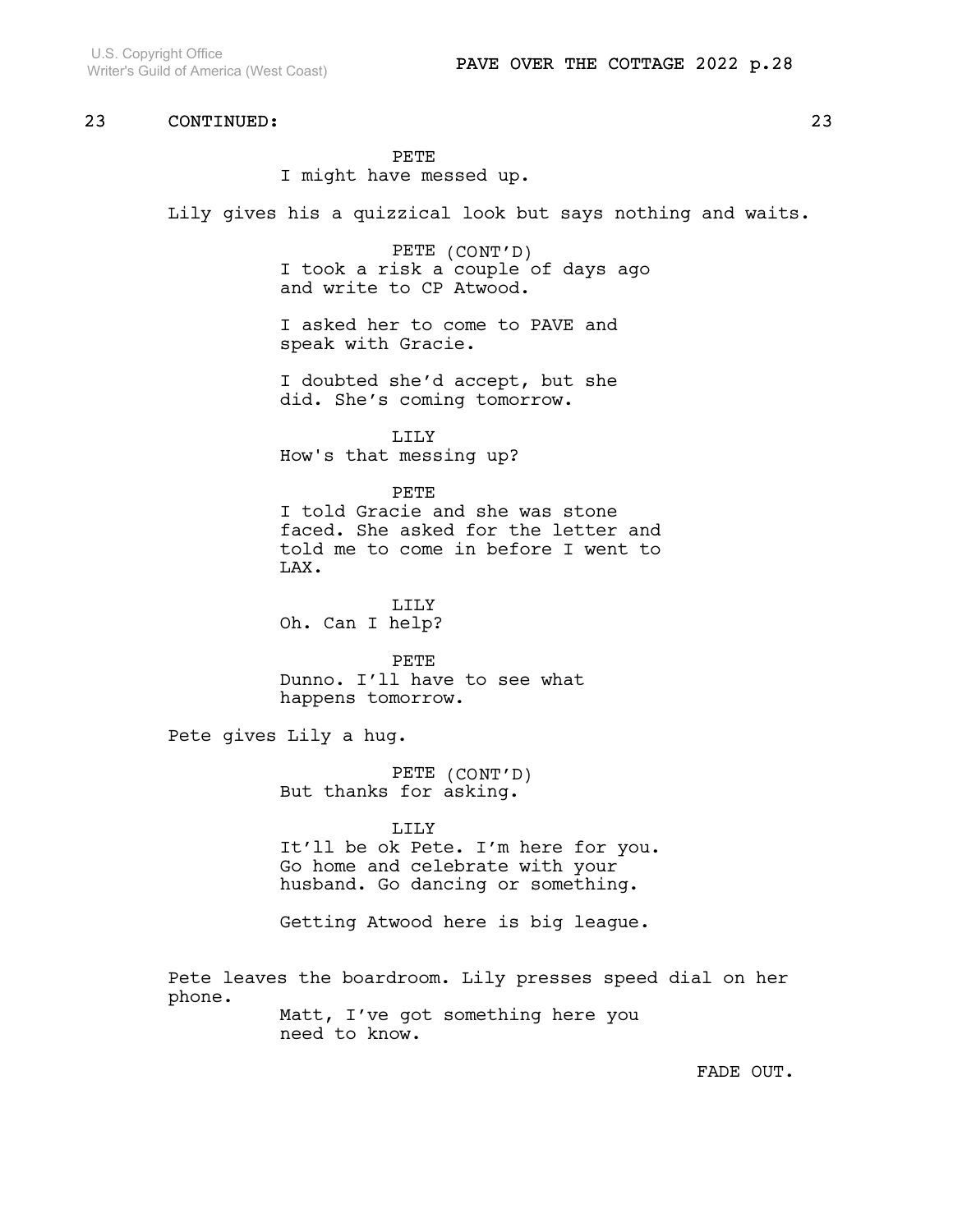### 24 INT. GRACIE'S HOUSE - KITCHEN - DINNERTIME  $24$

Gracie is making a salad and opens a bottle of wine. She pours a glass, sips, and makes a vinaigrette from Ojai olive oil.

Matt bursts into the kitchen. He grabs Gracie's arm and takes the knife she is using for the salad away from her. He tosses the wine in the sink and pours the bottle out.

Gracie stands still.

**MATT** I heard Atwood is coming to town.

GRACIE

Is she?

MATT She's coming to see you! What the blazes are you doing?

GRACIE Making dinner.

MATT Cut the crap.

Gracie stares into Matt's eyes.

We see her fear. He stares her down into the submissive behavior he expects from her.

She opens her mouth and then closes it and steps back from him.

Matt reaches to grab her arm again and she recoils.

GRACIE So what? You think you're all powerful you little prick?

MATT I'm your husband. She's my client. Know your damn boundaries!

GRACIE Boundaries? What are my boundaries oh great wizard of LA?

Matt glares at her.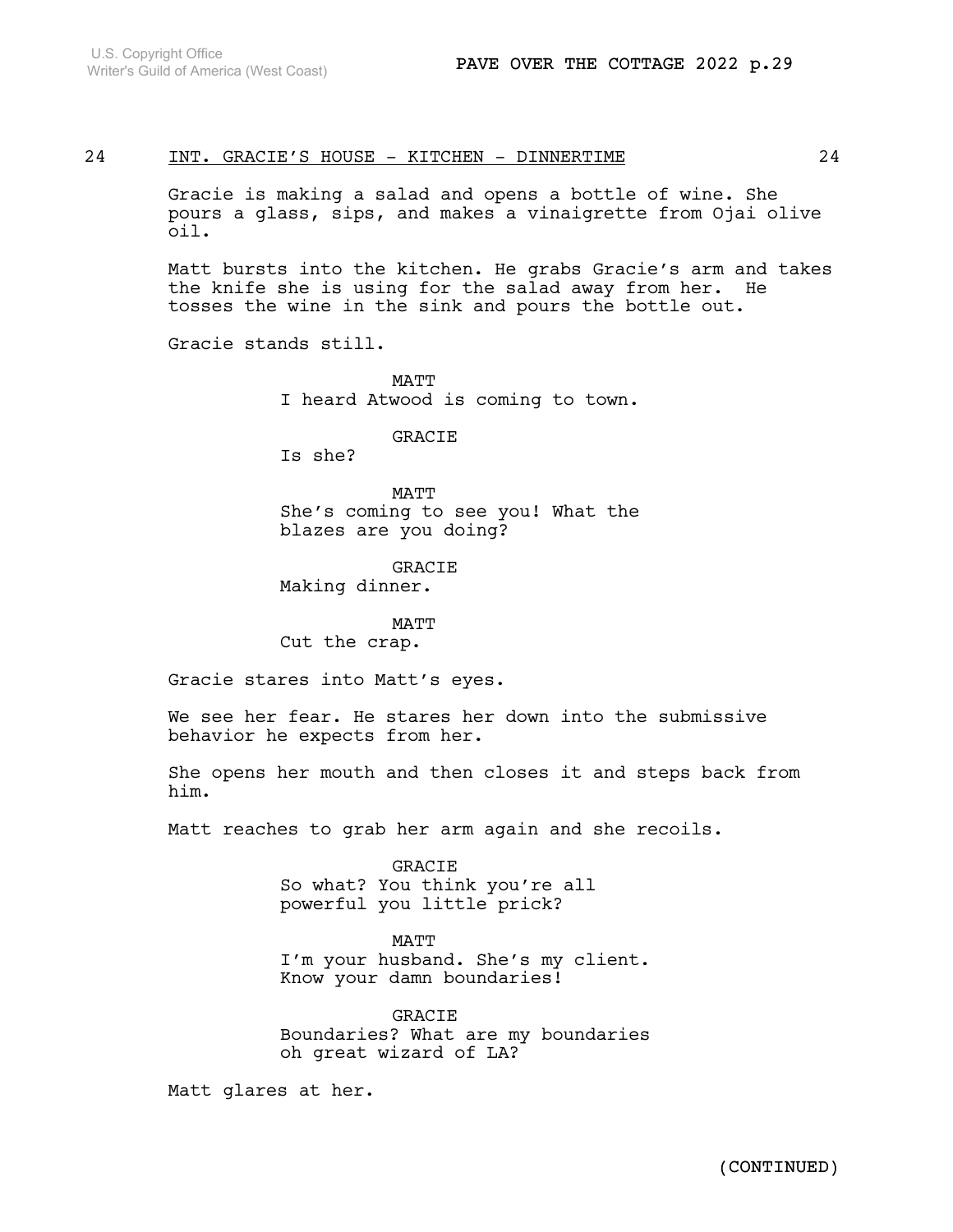MATT Know your boundaries Gracie. I mean it.

Matt turns and exits the kitchen. We hear the front door slam and the Porsche rev up. The tires squeal and the place goes silent.

Gracie unlocks the wine cabinets, pulls out a new bottle of Screaming Eagle Cabernet Sauvignon, pours a glass, and picks up her phone. She presses one digit.

> GRACIE Pete. Sorry to bother you. But I wanted to say you don't need to come in tomorrow. (Pause) Go straight to LAX and pick up CP. Bring her to Baltaire's at 1 pm. Ask for my table.

> > PETE

Yes Ma'am!

FADE OUT.

25 EXT. BALTAIRE - ENTRANCE - NEXT DAY 25

Atwood, Pete, and Gracie are standing outside waiting for the valet to bring Gracie's car.

> ATWOOD (shaking Pete's hand and smiling)

Mr. Pender . . .

(Atwood looks at Gracie)

. . . Gracie - it's been a pleasure.

ATWOOD (CONT'D) You've got a fine young man here Gracie. Pete is a gift and I'm glad he set up our meeting.

> (MORE) (Atwood's eyes bore into Pete and her quirky smile emerges again)

> > (CONTINUED)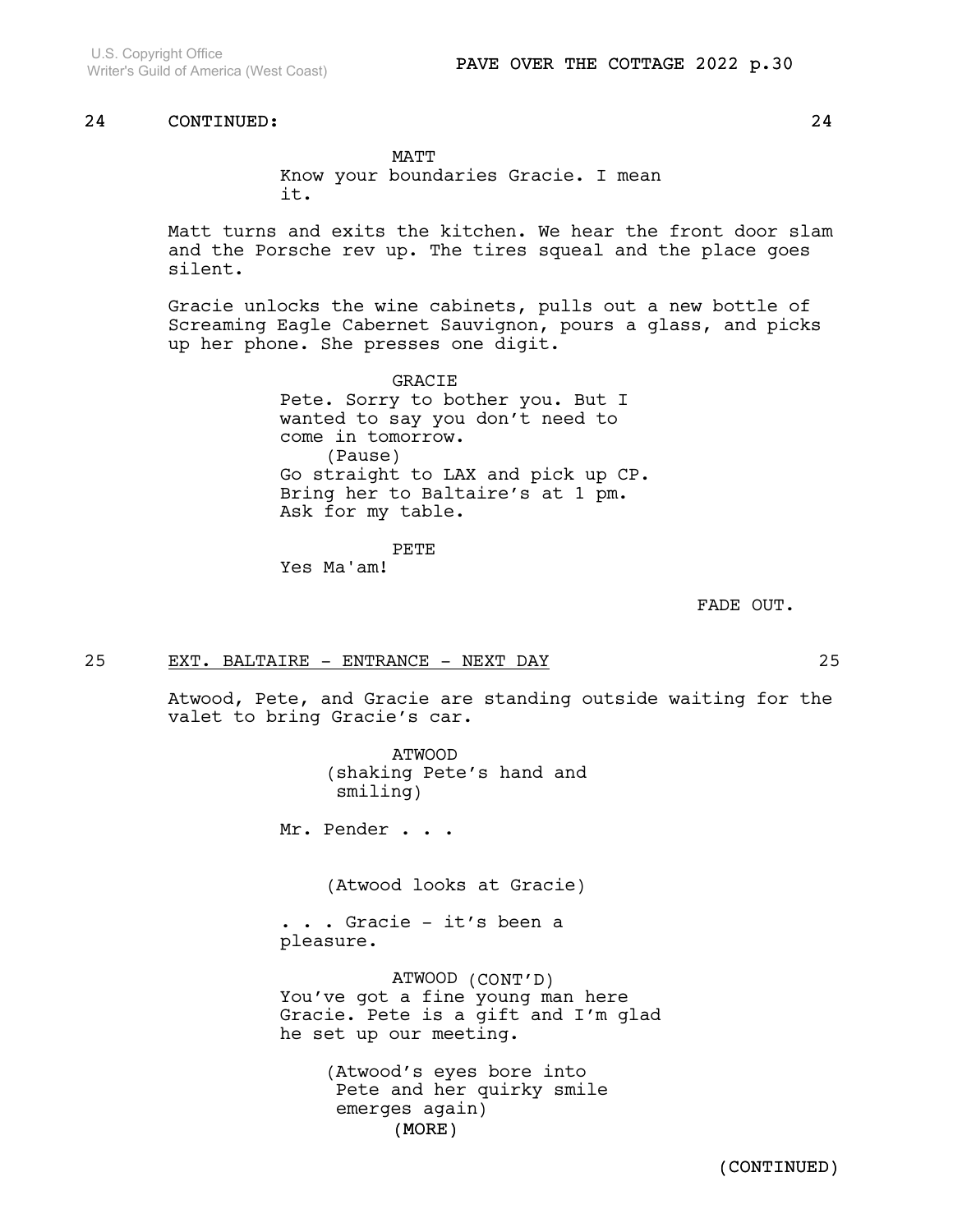ATWOOD (CONT'D) You've got a bright future, young man. And a new client.

Pete is, for the first time, speechless - for a moment. He bows, then curtsies, then jumps, stretching his arms into the air.

> PETE I'm sorry. Please excuse my Iowa outburst.

I grew up reading your books.

I've listened to every interview, and I never thought that one day I'd get to meet you like this.

ATWOOD Be careful what you wish for, young man. Only a small shake crumbles a pedestal. I'm trusting you'll catch me when mine breaks.

Atwood turns to Gracie.

ATWOOD (CONT'D) Have your lawyer send over the contract. I'm holding you to it every detail we discussed.

And I'll tell Lishman to keep knitting those fur vests. Your relation with her is all the proof I need. Bill and I were good friends and I'm happy you used her crazy ideas to help the homeless here.

The valet brings Gracie's car. Gracie opens the passenger door and offers it to Atwood.

> ATWOOD (CONT'D) Thank you but I have some other business to which I must attend. (She turns to Valet) Please find me a cab, sir.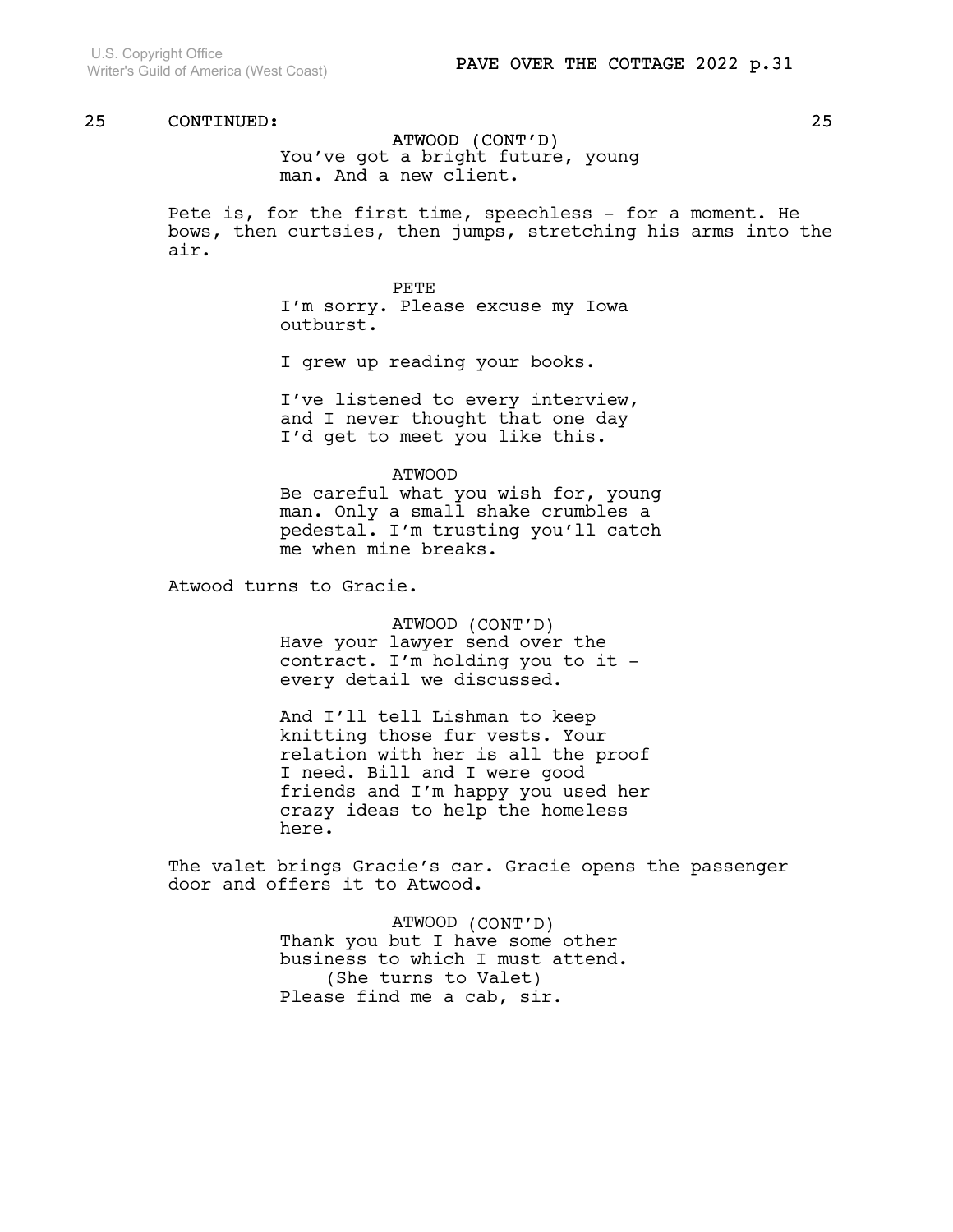## 26 INT. CAB – SAME DAY

Atwood is in the back seat. She slides the window closed and picks up her phone.

> ATWOOD Matt Dobie please. . . Oh he isn't? Yes, I'll leave a message. Tell him it's Atwood and Gracie has a new client.

### END OF ACT TWO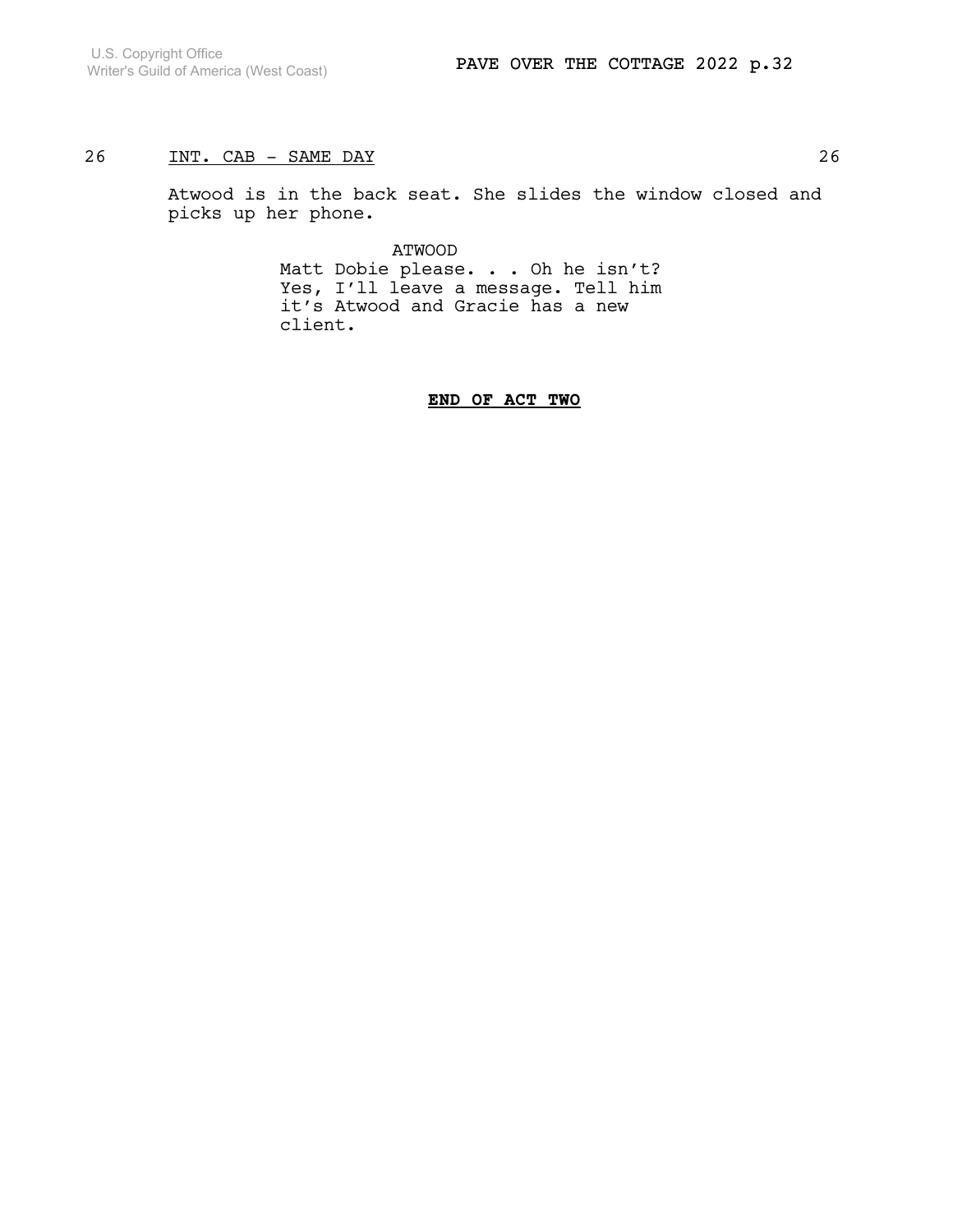### ACT THREE

### 27 INT. W HOTEL - MATT'S ROOM - SAME DAY LATE AFTERNOON 27

MATT (Matt rolls onto his back) Whew - I needed that.

LILY

Now, Matt. Tell me why we're really here. I wasn't banging my head against the wall. You were. (Lily smiles) Not that I'm complaining. It's just different to feel you that way.

MATT

It's Atwood. She called and told my secretary that she's moving to your company.

I can't believe Gracie disobeyed me last night and went ahead and poached her.

LILY So, she did it.

MATT

Yep. And now for the first time, I have a competitor I don't know how to handle.

LILY Have you thought that maybe it's our time now? Move out and let's get this ball rolling. I can leave PAVE.

MATT You've read the Art of War. (Lily stares. Matt looks surprised) Or haven't you?

Now is not the time. I need to stay close.

PAVE must burn to the ground.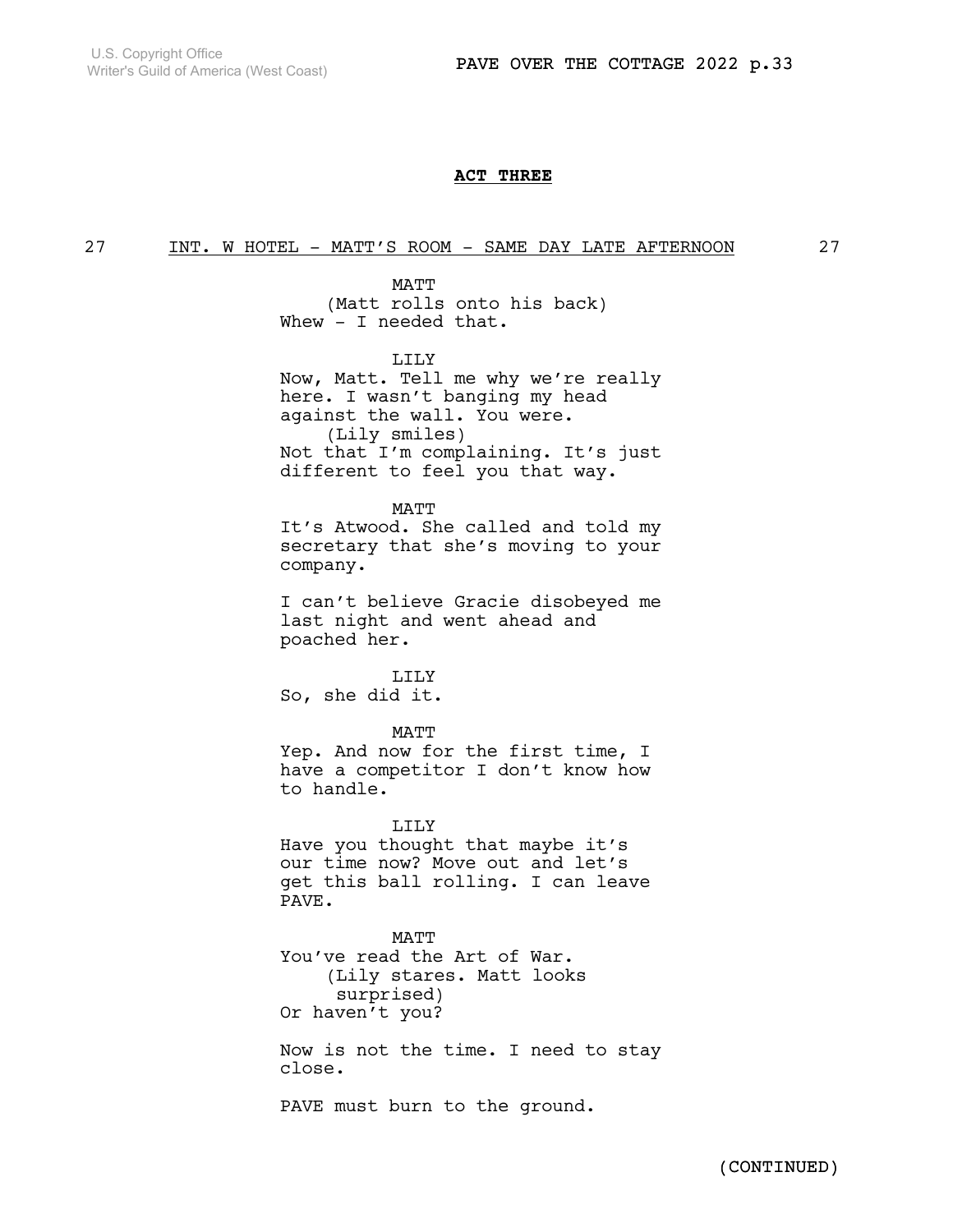### LILY I have an idea.

FADE TO GREY.

## 28 INT. GRACIE'S HOUSE - LIVINGROOM - NIGHT TWO DAYS LATER 28

Gracie is reading a book, still unaware that Matt knows about Atwood. The landline rings and they both reach for it.

> MATT I guess having another CEO in the house is going to take some getting used to. Do you want to answer that?

GRACIE has already picked up the phone.

GRACIE Hello? Oh hi AIKO. What's up? I'll call you back.

GRACIE's face grimaces and she goes into the den and closes the door.

> GRACIE (CONT'D) Listen Aiko, Let's Zoom this. I'll send you the link and get COURTNEY in on this too.

GRACIE opens a video conference call and is soon connected with COURTNEY and AIKO.

> COURTNEY So Aiko. I hear you have some news. You do know it is 10 p.m. already correct?

### AIKO

Yes, sorry but you know - trial by fire. Eggwhite is pulling out of the Lords of the Brethren Court.

**COURTNEY** Oh I see. How well are we positioned?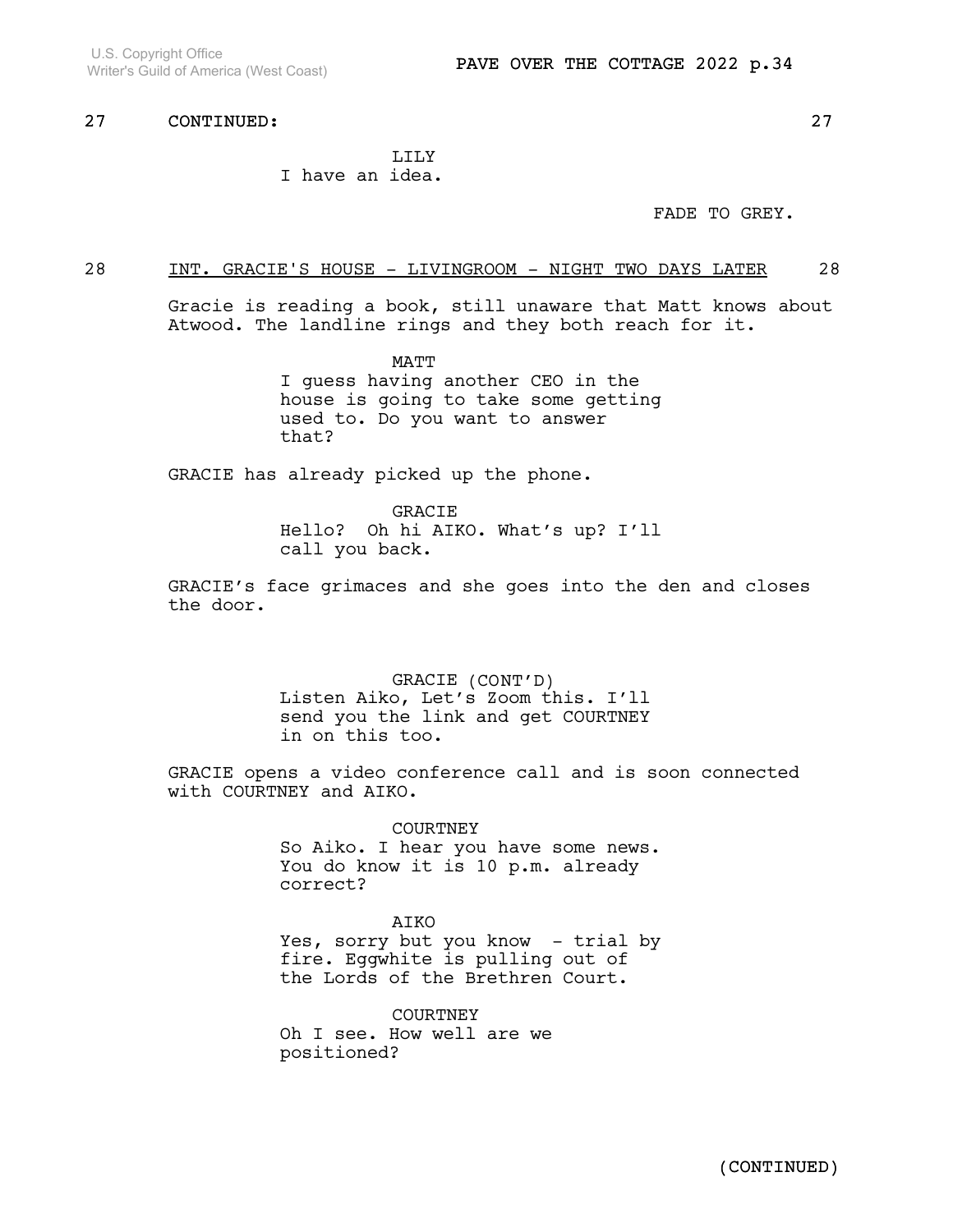### AIKO

We have about 6 months of reserves but our working cash flow is not meeting expenses. If we don't reduce staff we have 3 months left.

GRACIE pulls up a screen on a second monitor next to the video conference. She logs into her brokerage account and runs queries while they speak.

### GRACIE

So, what are the options?

#### ATKO

Well, we need to find another partner or a VC, but that is going to take time.

I think we need to first stop the bleeding which most likely means layoffs.

GRACIE I see. How much has Eggwhite given us so far?

### AIKO

They promised 30 and deposited 3 so far. They haven't asked for it back but they could.

#### **COURTNEY**

So we're pretty close to the bottom of the barrel on this anyway AIKO.

**ATKO** 

That's true.

GRACIE How long will their 3 million give us?

#### AIKO

Another 3 months, beyond our 6 months of reserves.

### GRACIE

One more question. To either of you. Why did they pull out?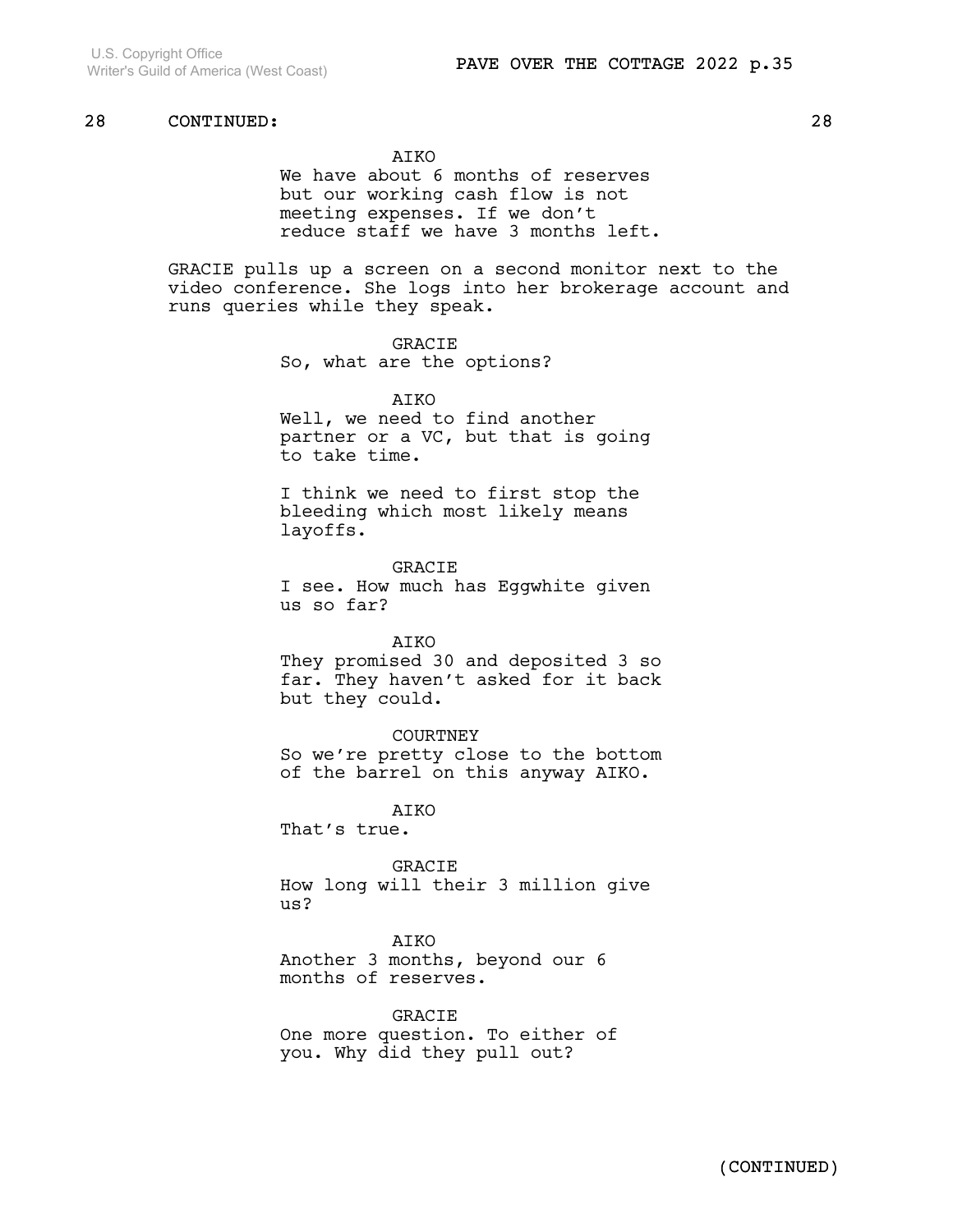### AIKO

Lily sent them a press release about Atwood. Jake from Eggwhite called me asking why we admitted to defaming DelCot to poach Atwood.

They didn't want to be involved in a potential lawsuit with a player that big.

I checked the wires and there is no press release. It was sent only to Eggwhite to get them to pull out.

### GRACIE

I see. Well Courtney, maybe we need to alter my contract.

#### COURTNEY

Yes, I understand. I'm sorry. I wouldn't have asked you if I knew things would go this way.

GRACIE No I don't think you do understand.

I am going to invest the other 27 million. We need to work out the structure for the investment.

GRACIE completes the sale on 500,000 of DelCot stock options in her account. We see the confirmation page - Total sale value 29.4 Million

> GRACIE (CONT'D) I'll put up the cash but we'll need to work out the details as part of my contract.

AIKO You understand that this is really high risk?

GRACIE Absolutely and but it's my resurrection.

I am going to give Bertha a raise.

(MORE) (there are confused looks on Courtney and Aiko)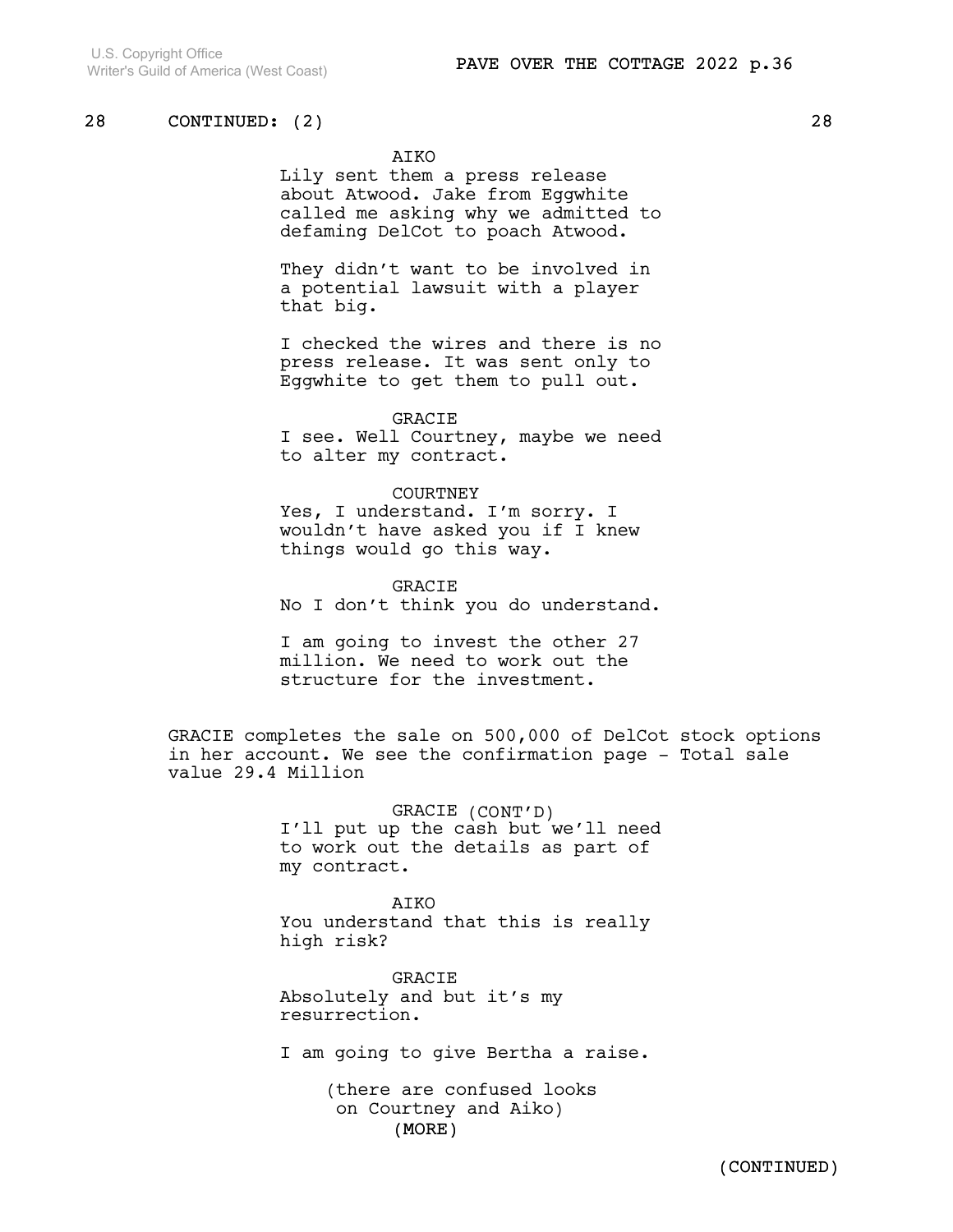### GRACIE (CONT'D)

I am alive and have an adventure.

AIKO

Gracie Godfrey, you are more like me than I thought. Let's meet tomorrow and build a strategy to carry us forward for the next year.

The web conference closes as MATT walks into the den. He has his phone in his hand.

> MATT (showing Gracie the email) You don't really think I am going to approve this transaction do you? That is our boat money.

> > GRACIE

Your boat just sailed. If you read this carefully you will see that this is a notification to you of a completed transaction on the Deliberate Cottage account. (Gracie smiles as she hands him back his phone)

I've already moved the money to my cash account.

MATT

(failing to contain his anger) Gracie - never make these decisions without me. I want that money back in the brokerage account now.

#### GRACIE

No.

MATT I'm not playing here. This new diversion of yours is too expensive. Put it back.

GRACIE I will put it back if you rollback all the gifts you told the IRS you made to me.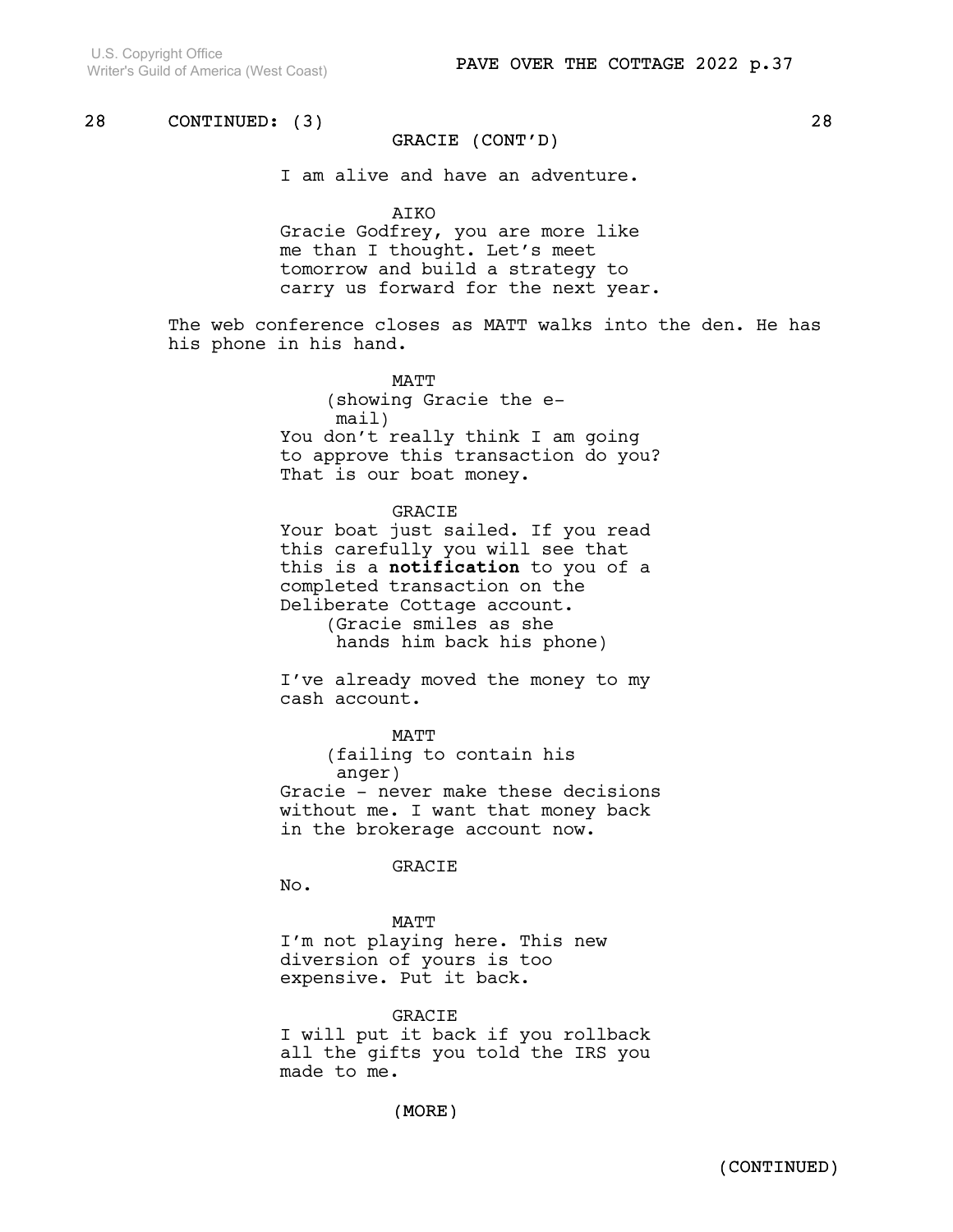GRACIE (CONT'D) If you want to keep your CEO job at DelCot you're going to have to shut up about this.

You gave me the stock options and I exercised them. It's done Matt.

MATT Maybe we are too Gracie. Maybe we are too.

MATT turns around and leaves the den. GRACIE sits stone faced for a few minutes then tears well up in her eyes.

FADE TO BLACK.

### 29 EXT. GRACIE'S HOUSE - POOL - THE NEXT EVENING 29

Gracie and Matt have avoided each other since their outburst the day before.

Gracie's mom, Frances Godfrey, has called each of them together to eat a Beef Bourguignon she has been cooking all day.

They are sitting by the pool drinking Levy & McClellan Cabernet Sauvignon.

> FRANCES This is excellent wine, don't you think?

> > (neither answer. She dishes up the bourguignon and serves it to them)

> > > GRACIE

Thanks mom. (Matt grunts)

FRANCES Matt? Your thoughts?

MATT Yes, Frances. It is really good. You're a great cook.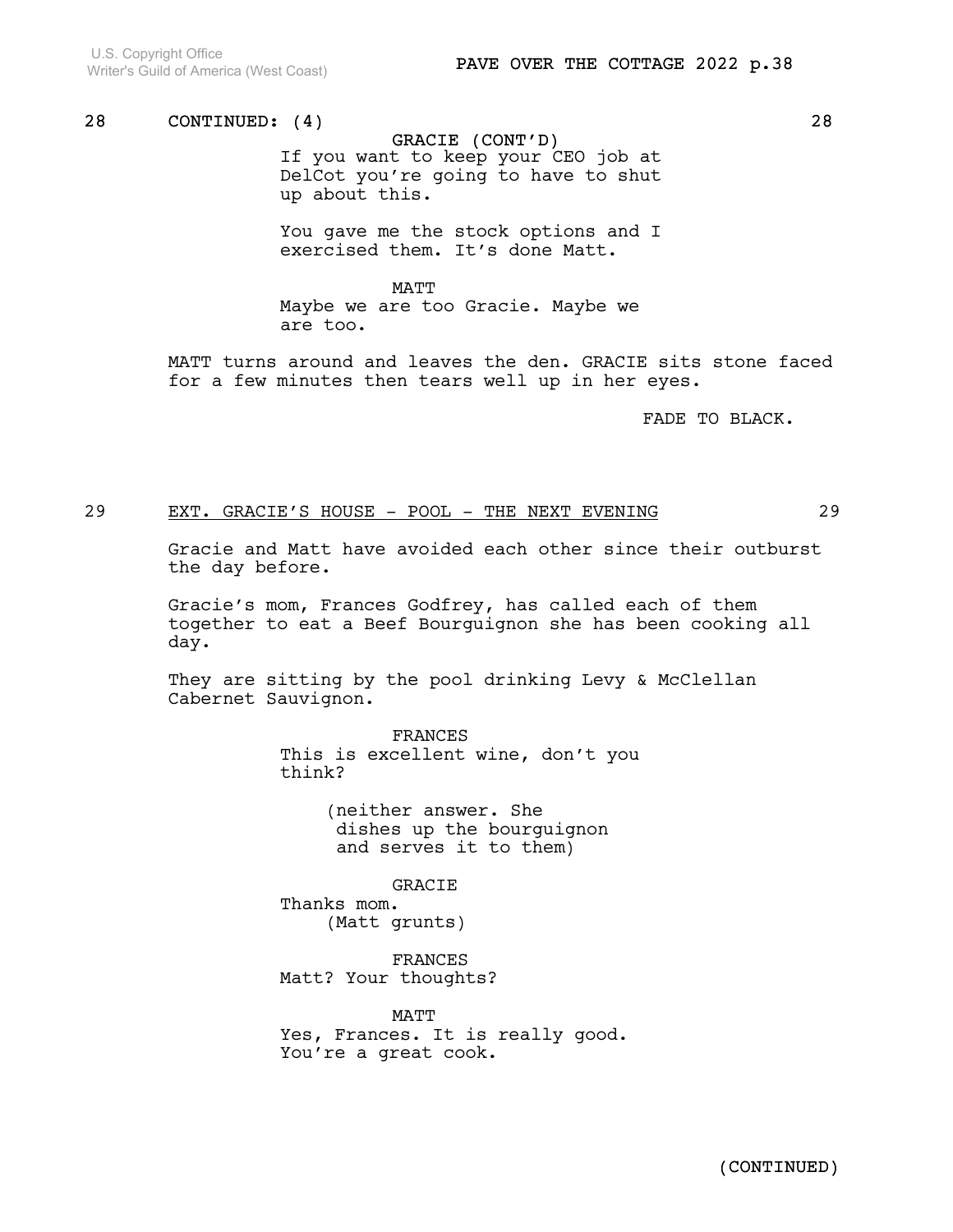### FRANCES

I'm going to cut to the chase of this drama you're in. Both of you, look at me - 30 years together and this is the storm that's going to shipwreck you?

MATT There is no ship now Frances. Your daughter left me a dingy.

GRACIE That's not true …

FRANCES Gracie! Shush. Matt is talking.

#### MATT

It's ok Frances. To answer your question. Yes. This is the shipwreck. I don't see a way out.

> FRANCES (pause, eyes down, then up to meet Matt)

It's hard to talk, isn't it Matt?

I know it is. But I love you Matt.

You've been a special force in my life since you two met. I'm going to fight for you.

> GRACIE (Gracie finishes her glass of wine and pours another. Frances moves the bottle out of Gracie's reach)

Mother.

FRANCES If you want to be a business powerhouse my dear, you don't get to slip back into the lady who lunches.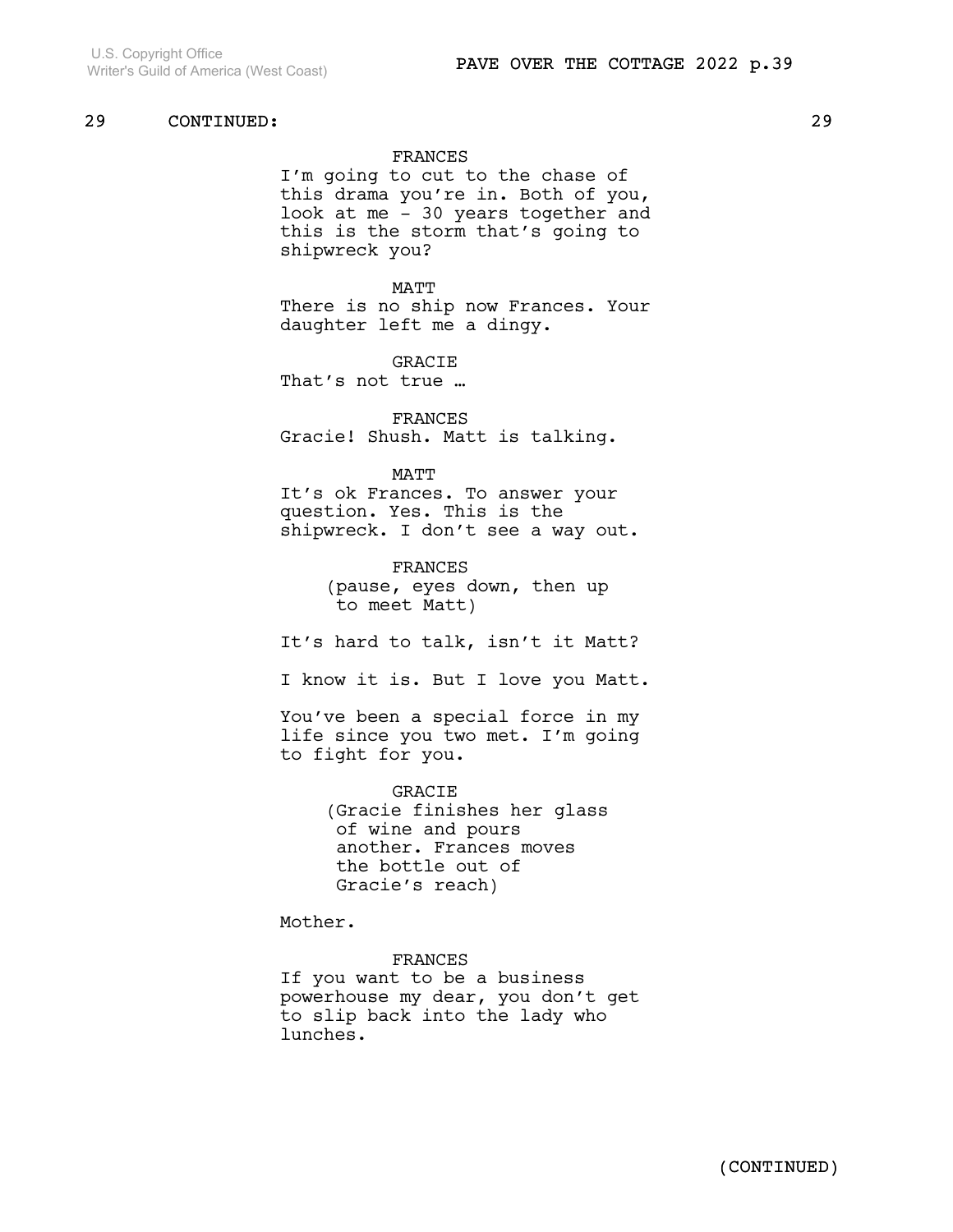MATT

I hope you're listening Gracie. Because I can't treat you as a business woman until I see you as one.

Honestly Frances, she isn't. You're analogy is apt. She is the lady who lunches and plays with friends she meets along the way.

> GRACIE (controlling a bubbling anger)

Why? Because my project manager was smart enough to find the gap in your relationship with your highprofile client?

Atwood came to us willingly. I didn't even discuss DelCot.

MATT You were sneaky.

GRACIE That's rich. I know Lily is your courtesan and your spy.

Honestly, she is the one who stole your boat and you helped her.

I just took what was mine and used it to my benefit.

Speaking of which.. (Gracie turns to Frances) Did he mention that Lily is his courtesan? (Matt looks up in disgust and then down in shame and finally straight at Gracie in defiance)

FRANCES Don't be provincial Gracie.

Most women I know couldn't care less about affairs. Some welcome them so they can get on with their lives.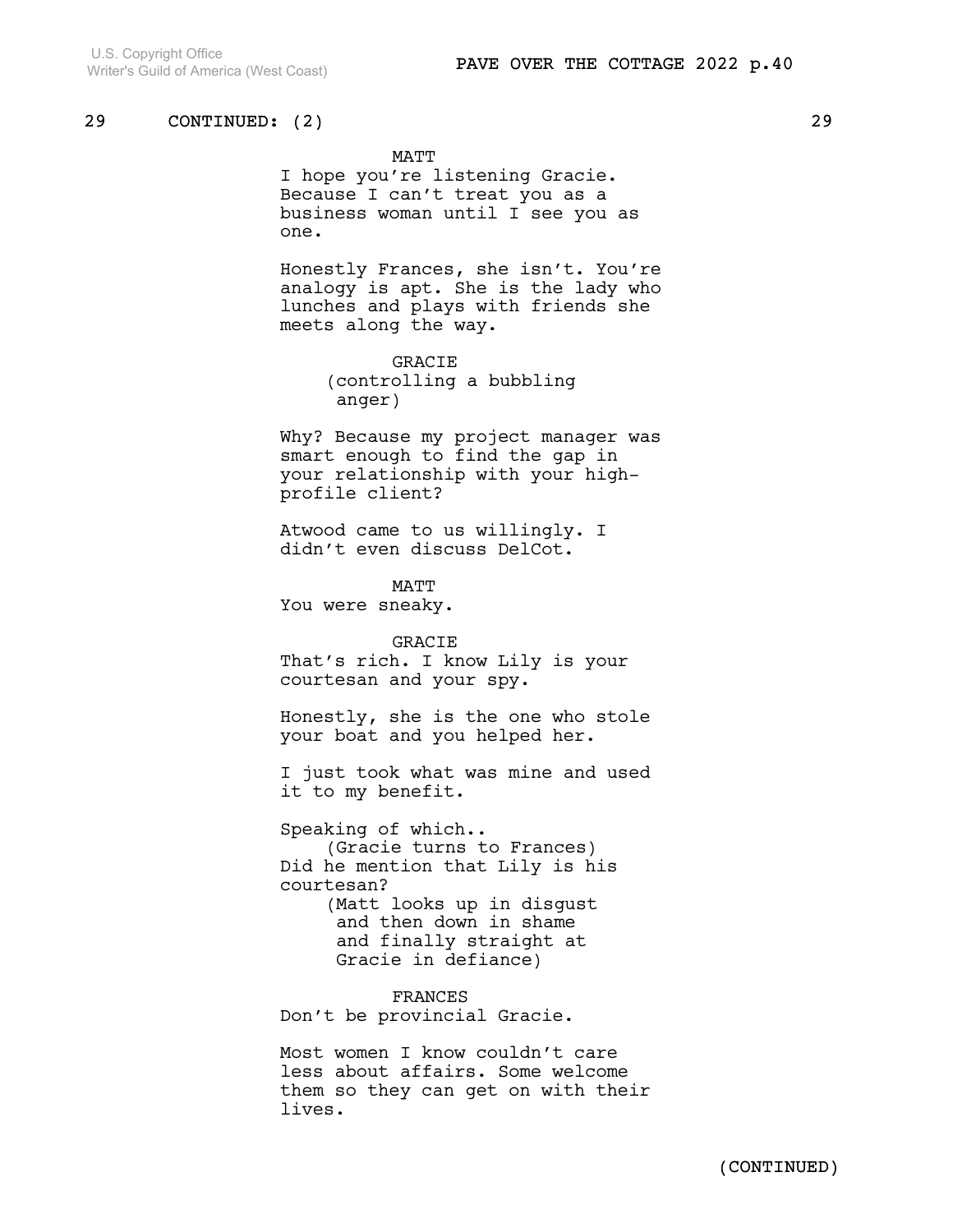GRACIE Mother! How would you know?

#### FRANCES

Because I know we all have short little lives in the grand design.

And we better live them to the fullest. Sex is sex is sex. Who cares?

I know men who defend their toothbrush more than their "courtesan."

MATT (Looking pleasantly surprise) Thank you Francis. Well said.

FRANCES (turning to Matt) And as much as I love you dear. You were a sneak.

You'd still have your boat if you were truthful with my daughter.

I doubt Lily would have been a problem if you'd just been honest.

You had a foundation of trust you undermined.

You publish authors to create tales of deception.

So, don't pretend you don't know it destroys those things that matter most.

That is the real lesson your living now.

MATT And so I am. (Matt wipes his lips and leaves the table.)

FADE TO BLACK.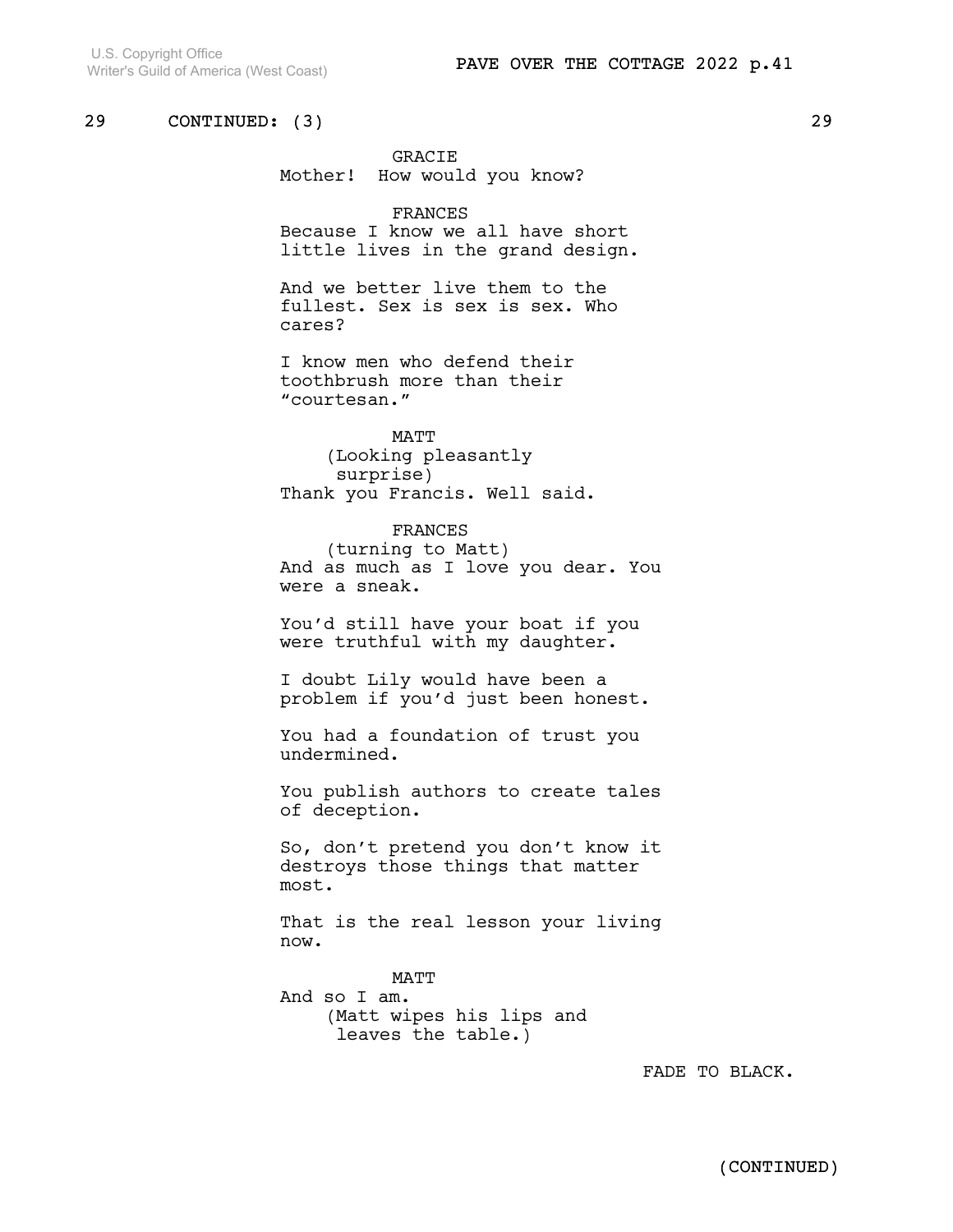U.S. Copyright Office Writer's Guild of America (West Coast)

# 29 CONTINUED: (4) 29

# END OF ACT THREE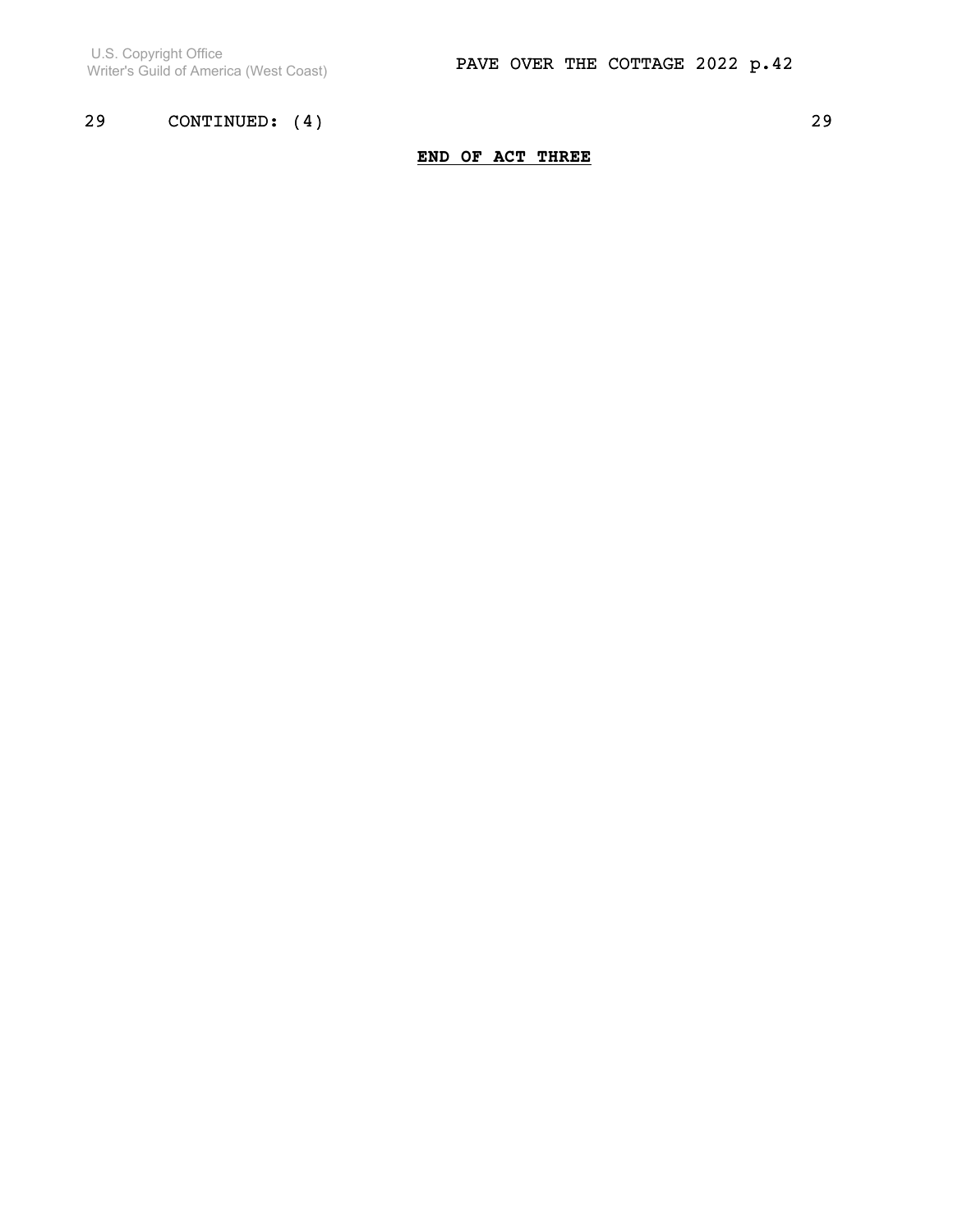#### ACT FOUR

30 EXT. GRACIE'S HOUSE - POOL - NIGHT 30

Matt, laying on a chaise by the pool, picks up his phone. Lily's number is flashing. He answers.

> MATT What's up? Oh! Let me call you back.

Matt leaves the pool for the greenhouse. He is alone and melancholy.

He changes his phone to silent and puts it in his pocket.

As he touches the doorknob, he has a flashback.

31 BEGIN FLASHBACK SEQUENCE 31

### 32 EXT. GREENHOUSE - 10 YEARS PRIOR 32

 Matt sees Gracie laughing as she cuts the ribbon to the greenhouse. He picks her up and carries her across the threshold.

## 33 INT. GREENHOUSE - 11 YEARS PRIOR 33

Matt struggles to wire a Raspberry Pi controller.

He shows Gracie how it automates everything. As he flips a switch designed to automate the lights when the door opens, the sprinklers come on at the same time, and the lightbulbs burst.

Gracie strokes his hair and kisses him. They laugh together.

### 34 EXT. GRACIE'S HOUSE - POOL 34

Matt chases Gracie to the pool, they strip and jump in.

### 35 END FLASHBACK SEQUENCE 35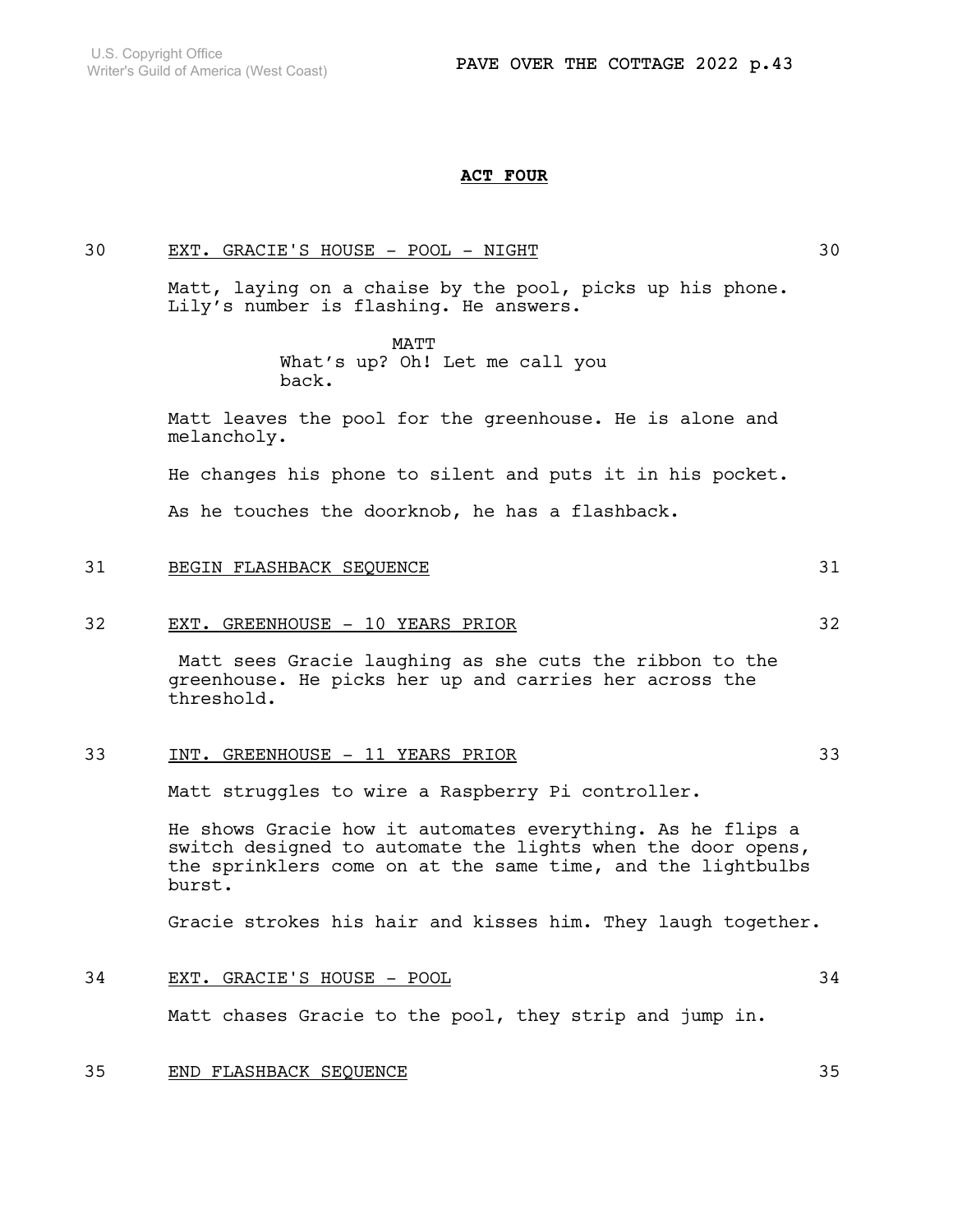### 36 INT. GREENHOUSE - CONTINUOUS 36

Matt steps on the mangled orchid. He reaches down and touches the broken pot.

He kneels down and traces the burst mark on the floor. He then bursts out weeping with regret and remorse.

> MATT (wailing to himself) Oh God, I'm so sorry Gracie. I didn't mean to break our marriage. I didn't mean to do it. Honest, I didn't want to become me.

> > FADE TO BLACK.

### 37 INT. PAVE BOARDROOM - THE NEXT DAY 37

Lily, Pete, Aiko, and Courtney meet in the boardroom. Gracie is absent.

> COURTNEY I know I haven't been here since Gracie took over, but that is going to change now.

> I asked Gracie to take the day off because I wanted to talk to each of you.

As you can guess, you're going to see changes today, given Gracie's new position as a co-partner and major shareholder.

I'm starting with the small stuff first.

Courtney looks at Lily who is texting.

COURTNEY (CONT'D) Lily, please finish your text in your office. And while you're there, pack your things.

Security will help you leave the building in 10 minutes. She motions to the guard outside the room.

(CONTINUED)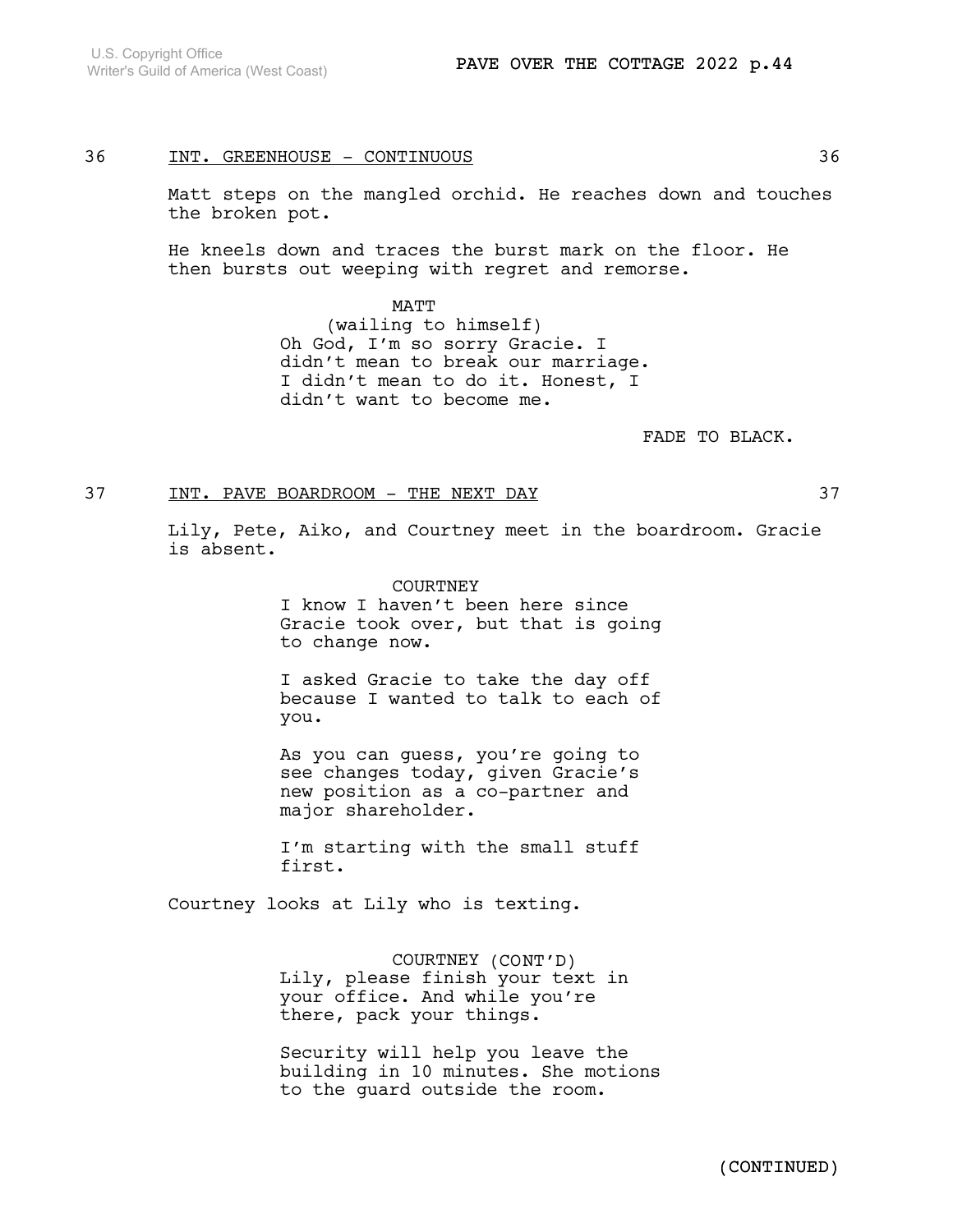The guard opens the door and stands between Courtney and Lily, extending his arm as if to show Lily the way to her office.

> COURTNEY (CONT'D) Aiko, go home. Tell your wife we're doubling your salary. Your Pirates strategy is a hit with Professor Trueman at UCLA.

If you have any trouble implementing it, speak directly to him.

Now, go strengthen our position.

Courtney hands a business card to Aiko, who begins to shake as if she's going to explode.

> COURTNEY (CONT'D) Pete. Your stunt with Atwood is going to cost you your job as Project Manager at PAVE.

Beat

I'm promoting you to Director of Client Development. Please clear out your office and move down to the corner office opposite Gracie.

And don't forget to buy flowers for Terry on the way home. Your husband deserves them.

PETE Do I still do project management?

COURTNEY

No, For now, I'm taking your job. I'm going to use my fine tooth comb and promote every author and creator who is signed with us.

We're going to take a real run at DelCot and we're not stopping until the British East Indian Trading Company is no more.

FADE TO WHITE.